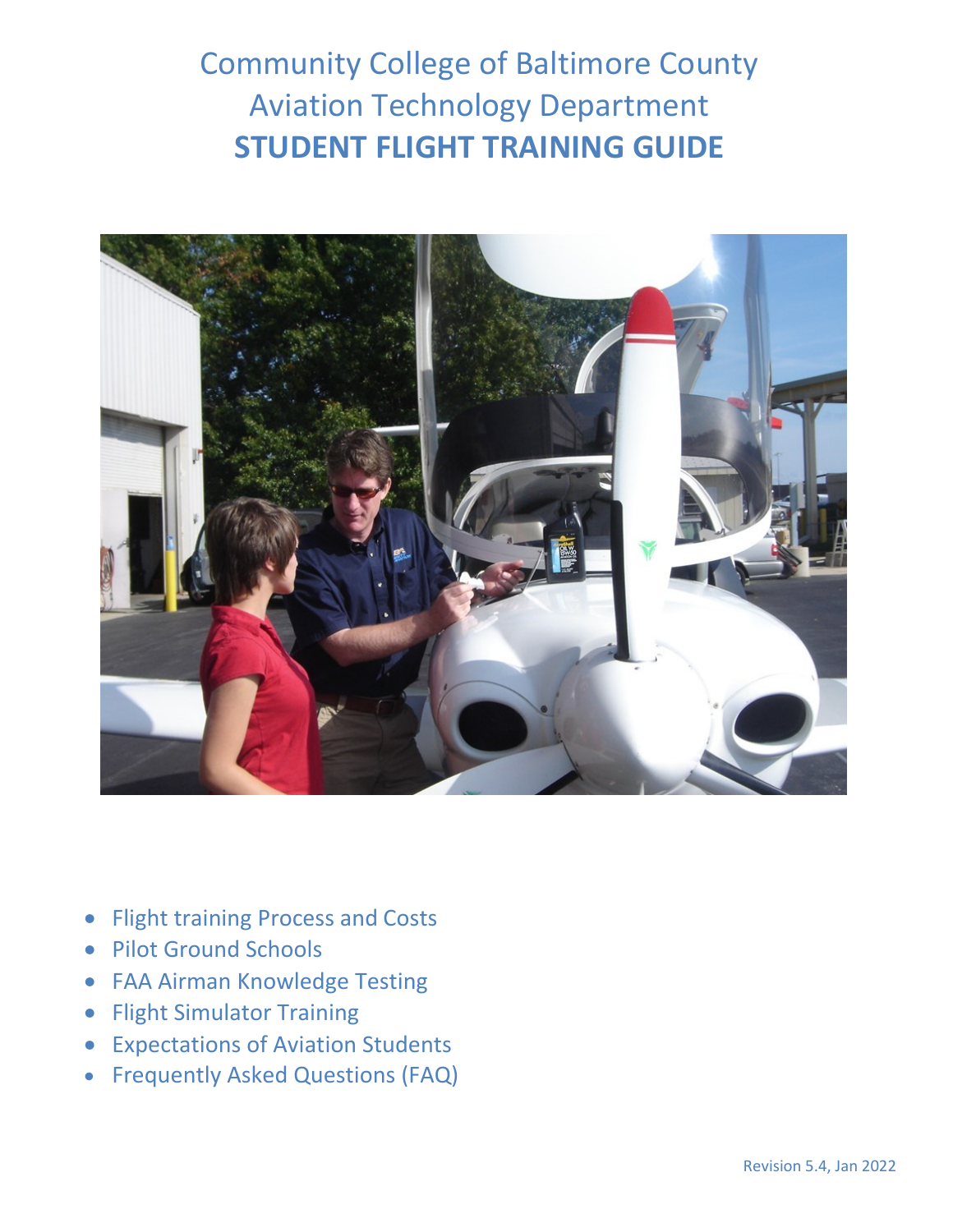

# **TABLE OF CONTENTS**

For information on pilot career progression, please visit the Aviation Careers webpage available on the CCBC Aviation Technology website: CCBC Aviation Technology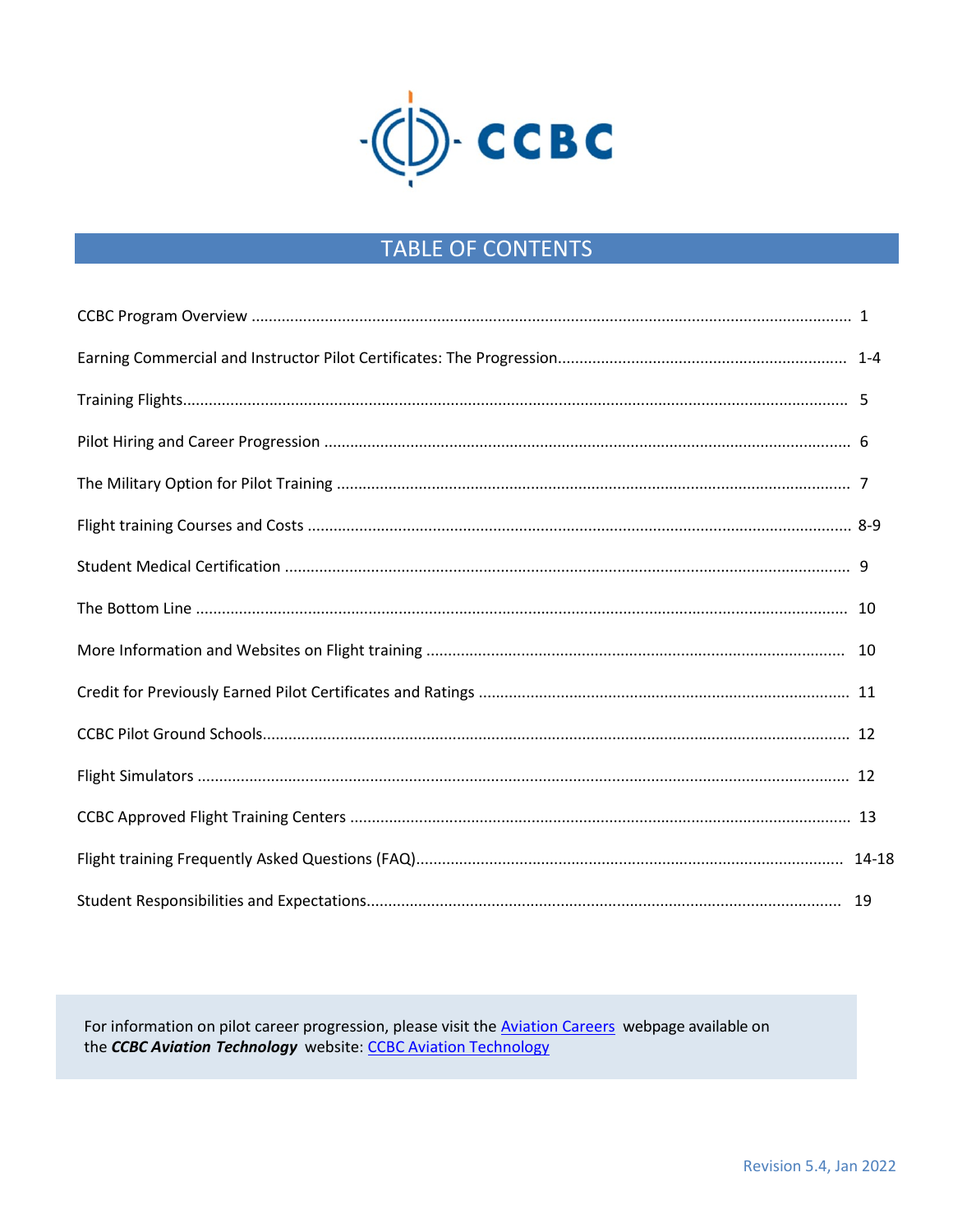# **CCBC PROGRAM OVERVIEW**

CCBC offers three Professional Pilot degrees: Airplane, Helicopter, and Unmanned Aircraft Systems.

The aviation program at the Community College of Baltimore County is a regional program in the mid-Atlantic region. Classroom and simulator instruction is offered at CCBC Catonsville. In partnership with CCBC, local flight training centers provide the "hands-on" flight training making CCBC a convenient, flexible, and competitive option. CCBC students may identify their preferred flight school based on their personal preferences for location, instructor, or types of aircraft used in flight training. (A list of approved Flight training Centers is included on page 13.) CCBC will make every effort to accommodate this preference, though several factors may impact CCBC's ability to do so. In order to enroll in CCBC flight training courses, students must have completed or also be enrolled in the associated ground school course at CCBC.

# **EARNING COMMERCIAL AND INSTRUCTOR PILOT CERTIFICATES: THE PROGRESSION**

In order to fly professionally as a commercial pilot, a student must progress through several pilot licenses. Each license (or *certificate* as termed by the FAA) builds on the skills and knowledge gained in the previous license. The time and cost to earn a license depends on how quickly a student masters the required skills. The length of time to it takes to complete the required flight hours is influenced by the student's ability as well as weather and aircraft maintenance. Students should commit to flying frequently and consistently in order to complete their flight training within the semester. Learning to fly requires repetition. Long breaks between training flights results in the student losing flying proficiency and skill.

Each license on the road to becoming a commercial pilot requires two parts: ground school and flight training. Ground school provides the academic knowledge necessary to be a safe pilot and pass the "FAA Knowledge Exam." The training flights will teach you to operate the aircraft in a proficient and safe manner so that you are prepared to pass the "FAA Flight Evaluation."

**PRIVATE PILOT (PPL):** The first license a student earns is the private pilot certificate. This license allows a pilot to fly in good weather only under Visual Flight Rules (VFR). The pilot may carry passengers, but cannot fly for hire (be paid as a pilot to fly passengers or cargo). The CCBC PPL training for helicopter and airplane are broken into two courses. All PPL flight training is conducted under 14 CFR § 61 (commonly referred to as part 61):

**AVMT 132 – Private Pilot Certification Airplane I** – lab fee \$6,000 – 23 dual instruction flight hours, 2 solo flight hours, 20 ground instruction hours, provides the initial phase of flight and simulator training toward the completion of a Federal Aviation Administration (FAA) Private Pilot Certificate, Airplane category. Topics include preflight procedures, flight controls, aircraft systems, takeoffs, landings, slow flight, stalls, ground reference maneuvers, and emergency procedures. A valid FAA Second Class Medical Certificate is required. (2 credits)

**AVMT 133 – Private Pilot Certification Airplane II** – lab fee \$7,500 – 24 dual instruction flight hours, 11 solo flight hours, 20 ground instruction hours, provides the final phase of flight and simulator training toward the completion of a Federal Aviation Administration (FAA) Private Pilot Certificate, Airplane category. Topics include single pilot resource management, cross country flying, unusual flight attitudes, night flying, basic instrument flying, short and soft field takeoffs and landings, and FAA Airman Certification Standards. A valid FAA Second Class Medical Certificate is required. (2 credits)

**AVMT 134 – Private Pilot Certification Helicopter I** – lab fee \$10,000 – 28.5 dual instruction flight hours (R-22), 1.5 solo flight hours (R-22), 20 ground instruction hours, provides the initial phase of flight and simulator training towards the completion of the Federal Aviation Administration (FAA) Private Pilot Certificate, Helicopter category. Topics include preflight procedures, airport and heliport operations, hovering and hover-taxiing, air taxi procedures, normal takeoffs and landings, straight-ahead and 180-degree auto-rotations, flight safety, and postflight procedures. A valid FAA Second Class Medical Certificate is required. (2 credits)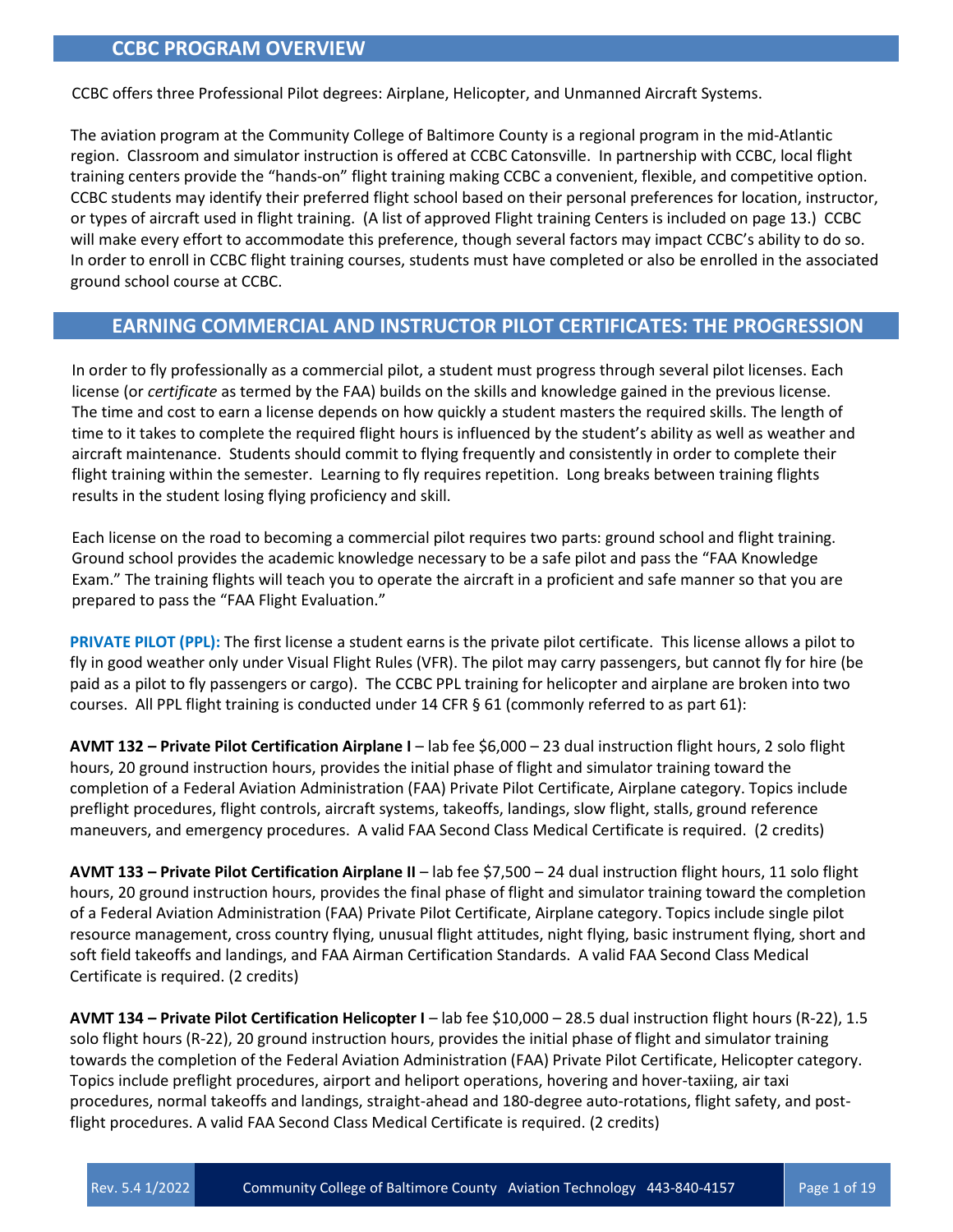# **EARNING COMMERCIAL AND INSTRUCTOR PILOT CERTIFICATES - continued**

**AVMT 135 – Private Pilot Certification Helicopter II** – lab fee \$12,500 – 19.5 dual instruction flight hours (R-22), 10.5 solo flight hours (R-22), 35 ground instruction hours, provides the final phase of flight and simulator training towards the completion of the Federal Aviation Administration (FAA) Private Pilot Certificate, Helicopter category. Topics include maximum-performance and specialty takeoffs, climbs and approaches, confined area and pinnacle operations, cross-country flights, emergency procedures, and night operations. A valid FAA Second Class Medical Certificate is required. (2 credits)

**INSTRUMENT PILOT RATING:** The next license a student earns is the instrument rating. This license allows a pilot to fly in limited visibility conditions under Instrument Flight Rules (IFR). The pilot may carry passengers but cannot fly for hire. The CCBC Instrument training for helicopter and airplane are broken into two courses. This training and all flight training beyond the PPL is conducted under 14 CFR § 141 (commonly referred to as part 141):

**AVMT 232 – Instrument Pilot Rating Airplane I** – lab fee \$6,000 – 17.5 dual instrument instruction flight hours, 15 ground instruction hours, provides the initial phase of flight and simulator training toward the completion of a Federal Aviation Administration (FAA) Instrument Pilot Rating, Airplane category. Topics include preflight preparation, air traffic control communication, flight by reference to instruments, navigation systems, instrument maneuvers, partial panel flying, and emergency procedures. A valid FAA Medical Certificate is required. (2 credits)

**AVMT 233 – Instrument Pilot Rating Airplane II** – lab fee \$6,200 – 17.5 dual instrument instruction flight hours, 15 ground instruction hours, provides the final phase of flight and simulator training toward the completion of a Federal Aviation Administration (FAA) Instrument Pilot Rating, Airplane category. Topics include instrument approach procedures, instrument cross county flying, air traffic control clearances, departure and arrival procedures, holding, lost communication procedures, and single pilot resource management. A valid FAA Medical Certificate is required. (2 credits)

**AVMT 234 – Instrument Pilot Rating Helicopter I** – lab fee \$8,000 – 17.5 dual instrument instruction flight hours (R-22), 15 ground instruction hours, provides the initial phase of flight and simulator training towards the completion of the Federal Aviation Administration (FAA) Instrument Pilot Rating, Helicopter category. Topics include preflight preparation, air traffic control clearances and communications, flight by reference to instruments, flight navigation, safety, and post flight procedures. A valid FAA Medical Certificate is required. (2 credits)

**AVMT 235 – Instrument Pilot Rating Helicopter II** – lab fee \$11,525 – 7.5 dual instrument instruction flight hours (R-22), 10 dual instrument instruction flight hours (R-44), 15 ground instruction hours, provides the final phase of flight and simulator training towards the completion of the Federal Aviation Administration (FAA) Instrument Pilot Rating, Helicopter category. Topics include instrument departure procedures, en route navigation, instrument approach procedures, aeronautical decision-making, emergency procedures, crew and single pilot resource management, and night operations. A valid FAA Medical Certificate is required. (2 credits)

**COMMERCIAL PILOT (Single Engine Airplane/Helicopter):** The commercial pilot certificate will allow a pilot to charge for their services. This license builds on the skills learned during private pilot and instrument pilot training, but hones flying skills to a higher proficiency level. The CCBC Commercial training for helicopter and airplane are broken into two courses. All CCBC commercial pilot training is conducted under 14 CFR § 141.

**AVMT 237 – Commercial Pilot Certification Airplane I** – lab fee \$10,000 – 40 solo flight hours, 10 dual instruction flight hours, 10 dual instruction flight hours in a complex/TAA airplane, 10 ground instruction hours, provides the initial phase of flight and simulator training towards completion of the Federal Aviation Administration (FAA) Commercial Pilot certificate, Airplane category, Single Engine (SE) class. Topics include specialty takeoffs and landings, commercial pilot maneuvers, cross country flight operations, night flying, emergency procedures, and safety. A valid FAA Medical Certificate is required. (2 credits)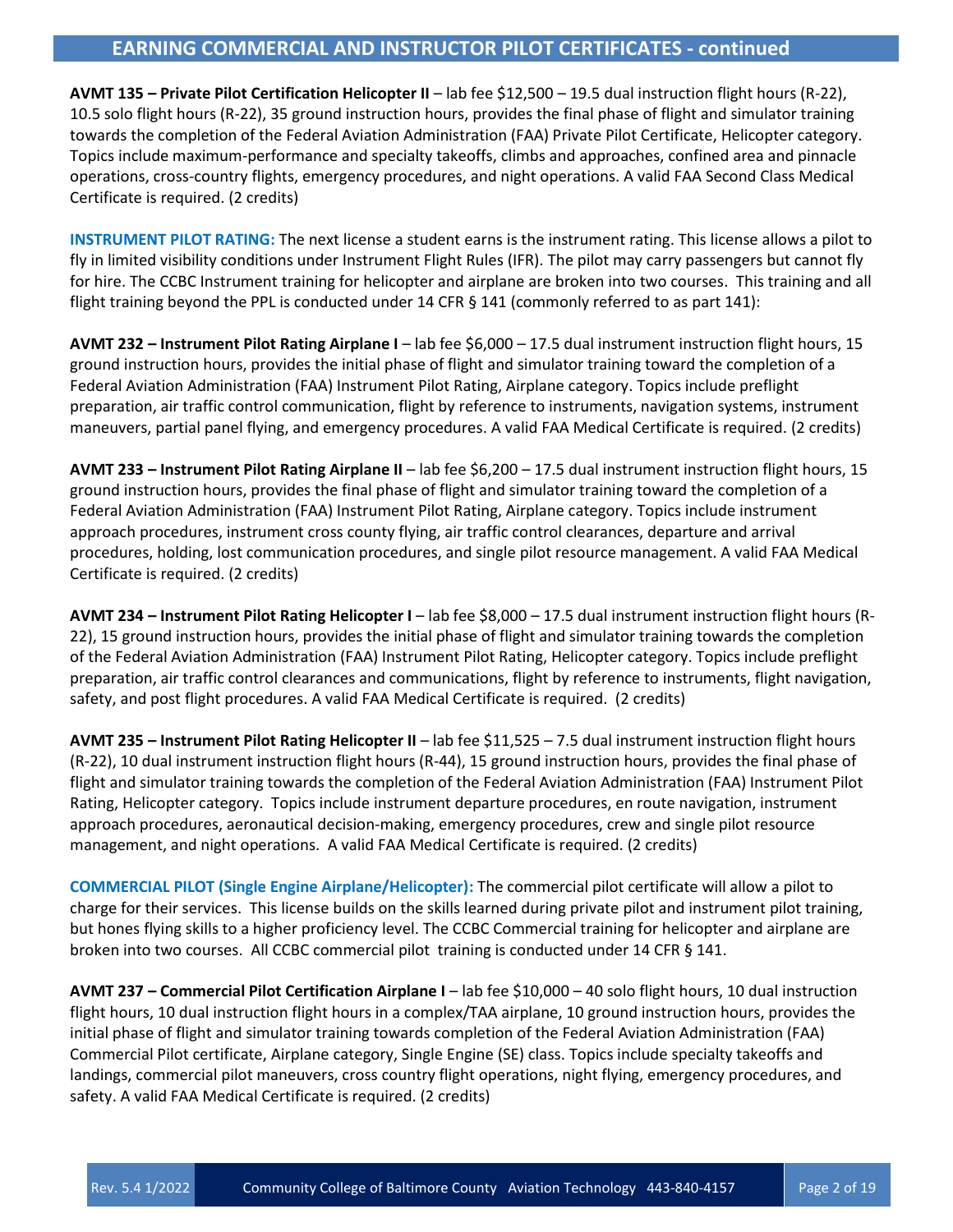# **EARNING COMMERCIAL AND INSTRUCTOR PILOT CERTIFICATES - continued**

**AVMT 238 – Commercial Pilot Certification Airplane II** – lab fee \$10,000 – 25 solo flight hours, 35 dual instruction flight hours, 25 ground instruction hours, provides the final phase of flight and simulator training required for the Federal Aviation Administration (FAA) Commercial Pilot certificate, Airplane category, Single Engine (SE) class. Topics include specialty takeoffs and landings, commercial pilot maneuvers, advanced navigation, slow flight, stalls, spin awareness, emergency procedures, and safety. A valid FAA Medical Certificate is required. (2 credits)

**AVMT 239 – Commercial Pilot Certification Helicopter I** – lab fee \$7,000 – 25 solo flight hours (R-22), 10 dual instruction flight hours (R-22), 15 dual instruction flight hours (R-44), 20 ground instruction hours, provides the initial phase of flight and simulator training towards the completion of the Federal Aviation Administration (FAA) Commercial Pilot certificate, Helicopter category. Topics include advanced airport operations, precision hovering, commercial maneuvers, takeoffs and landings, cross-country flights, emergency procedures, and safety. A valid FAA Medical Certificate is required. (2 credits)

**AVMT 240 – Commercial Pilot Certification Helicopter II** – lab fee \$11,200 – 35 solo flight hours (R-22), 30 dual instruction flight hours (R-22), 10 ground instruction hours, provides the final phase of flight and simulator training towards the completion of the Federal Aviation Administration (FAA) Commercial Pilot Certificate, Helicopter category. Topics include advanced ground-reference maneuvers, specialty takeoffs and landings, long-range crosscountry flights, emergency procedures, Aeronautical Decision-Making (ADM), Crew Resource Management (CRM), and Single-Pilot Resource Management (SRM). A valid FAA Medical Certificate is required. (2 credits)

**COMMERCIAL PILOT (Multi-Engine Airplane):** After completing the Commercial Pilot Airplane Single Engine (SE) training, students will "add-on" multi-engine privileges to their commercial license. This course is conducted under 14 CFR § 141 and may only be taken after completion of the Commercial Pilot Airplane SE license.

**AVMT 257 – Commercial Pilot Certification Airplane Multi-Engine** – lab fee \$4,800 – 15 dual instruction flight hours (multi-engine airplane), 15 ground instruction hours, provides academic, flight and simulator training required for the Federal Aviation Administration (FAA) Commercial Pilot Certificate, Airplane category, Multi-Engine (ME) class. Topics include pre-flight planning, specialty takeoffs and landings, commercial pilot multi-engine operations, maneuvers, instrument procedures, advanced navigation, slow flight, emergency procedures, safety, and post-flight procedures. A valid FAA Medical Certificate is required. (2 credits)

**CERTIFICATED FLIGHT INSTRUCTOR (CFI):** This license authorizes a pilot to provide flight instruction and train new students learning to fly. This certification can only be earned after a student receives their commercial pilot's license. The *basic* CFI allows a pilot to instruct in single-engine aircraft. Students may elect to add instrument **(CFII)**  and multi-engine **(MEI)** privileges to their CFI certificate in order to train instrument and multi-engine students. All CFI training is conducted under 14 CFR § 141.

**AVMT 261 – Certificated Flight Instructor Airplane Single Engine** – lab fee \$6,000 – 25 dual instruction flight hours, 40 ground instruction hours, provides academic, flight, and simulator training required for the Federal Aviation Administration (FAA) Certificated Flight Instructor (CFI) Airplane rating. Topics include best practices in aeronautical instruction, professionalism, and FAA regulations relating to student flight training. A valid FAA Medical Certificate is required. (2 credits)

**AVMT 262 – Certificated Flight Instructor Helicopter** – lab fee \$8,000 – 25 dual instruction flight hours (R-22), 40 ground instruction hours, provides academic, flight, and simulator training required for the Federal Aviation Administration (FAA) Certificated Flight Instructor (CFI) Helicopter rating. Topics include best practices in aeronautical instruction, professionalism, and FAA regulations relating to student flight training. A valid FAA Medical Certificate is required. (2 credits)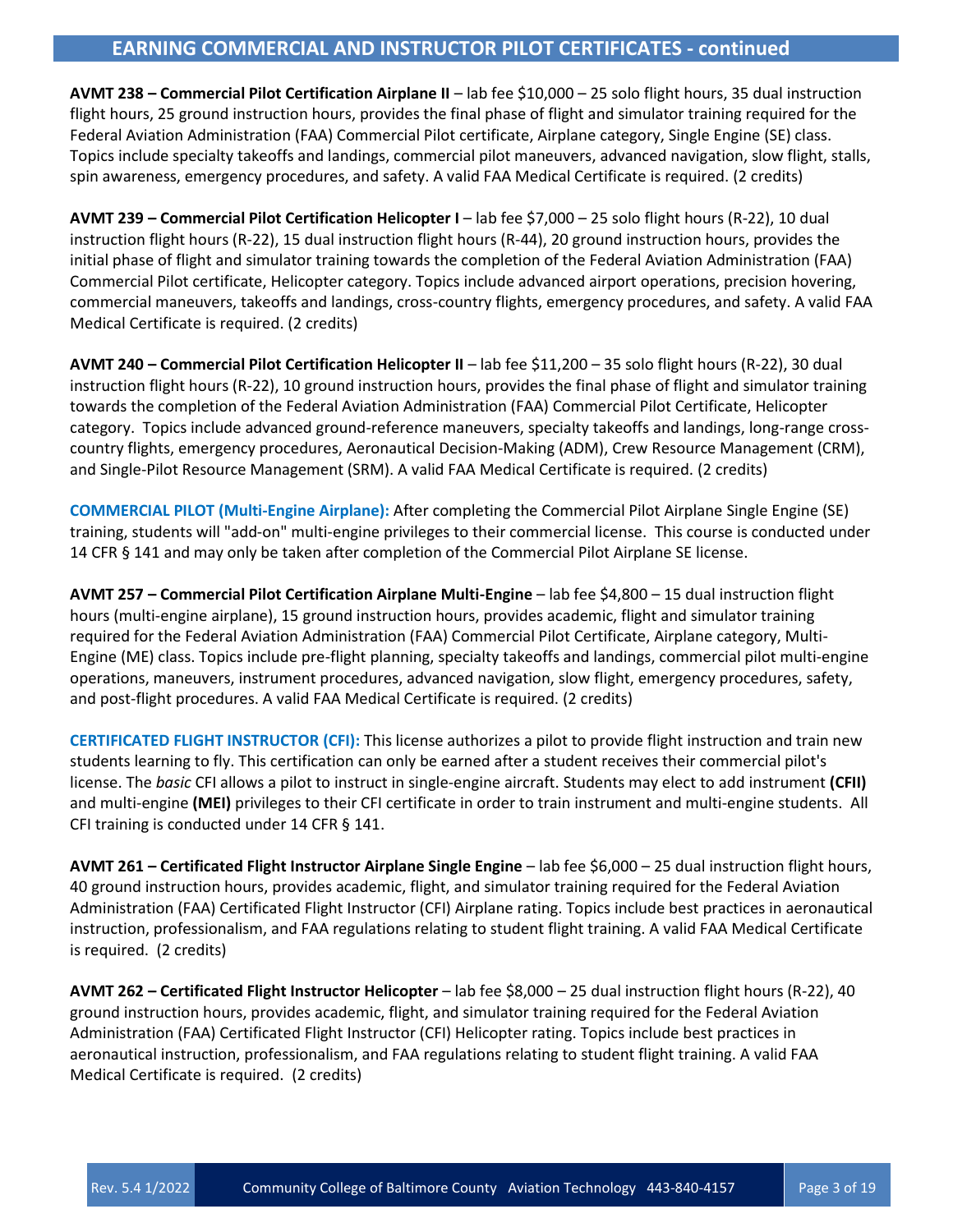# **EARNING COMMERCIAL AND INSTRUCTOR PILOT CERTIFICATES - continued**

**AVMT 263 – Certificated Flight Instructor Instrument Airplane** – lab fee \$6,000 – 15 dual instruction flight hours, 15 ground instruction hours, provides academic, flight, and simulator training required for the Federal Aviation Administration (FAA) Certificated Flight Instructor Instrument (CFII) Airplane rating. Topics include the fundamentals of student instruction, flight by reference to instruments, navigation systems, en route operations, instrument approaches, emergency procedures, and safety. A CFI Airplane SE certificate is required to enroll in this course. A valid FAA Medical Certificate is required. (2 credits)

**AVMT 264 – Certificated Flight Instructor Instrument Helicopter** – lab fee \$7,250 – 15 dual instruction flight hours (R-22), 15 ground instruction hours, provides academic, flight, and simulator training required for the Federal Aviation Administration (FAA) Certificated Flight Instructor Instrument (CFII) Helicopter rating. Topics include the fundamentals of student instruction, flight by reference to instruments, navigation systems, en route operations, instrument approaches, emergency procedures, and safety. A CFI Helicopter certificate is required to enroll in this course. A valid FAA Medical Certificate is required. (2 credits)

**AVMT 265 – Certificated Flight Instructor Airplane Multi Engine** – lab fee \$9,000 – 25 dual instruction flight hours (multi-engine airplane), 20 ground instruction hours, provides academic, flight, and simulator training required for the Federal Aviation Administration (FAA) Certificated Flight Instructor, Multi-Engine (MEI) Airplane rating. Topics include fundamentals of student instruction, pre-flight preparation, multi-engine airplane operations, complex aircraft systems, emergency procedures, safety, and post-flight procedures. A CFI Airplane SE certificate and Commercial Multi-Engine license is required to enroll in this course. A valid FAA Medical Certificate is required. (2 credits)

**RESTRICTED AIRLINE TRANSPORT PILOT (R-ATP)**: In order to fly for regional and major airlines, pilots must have an **Airline Transport Pilot (ATP)** license that requires a pilot to have logged a minimum of 1500 hours and be at least 23 years old. A caveat to this is the **Restricted Airline Transport (R-ATP**) license, where graduates of an approved two-year aviation college may qualify for an R-ATP license at age 21 and 1250 hours of flight time. This R-ATP license meets the requirements for immediate airline employment.

CCBC's Professional Pilot AAS degree programs are approved for the Restricted ATP license, meaning that *CCBC Professional Pilot graduates will be eligible to earn their R-ATP license at age 21 instead of age 23 and 1250 hours total flight time instead of 1500!* In order to qualify for the R-ATP Reduced Hour Certificate through CCBC, students must complete their **Instrument Rating** and **Commercial Pilot** certificates at CCBC under part 141. For more information and specific qualification requirements, please see a CCBC Aviation Faculty Member.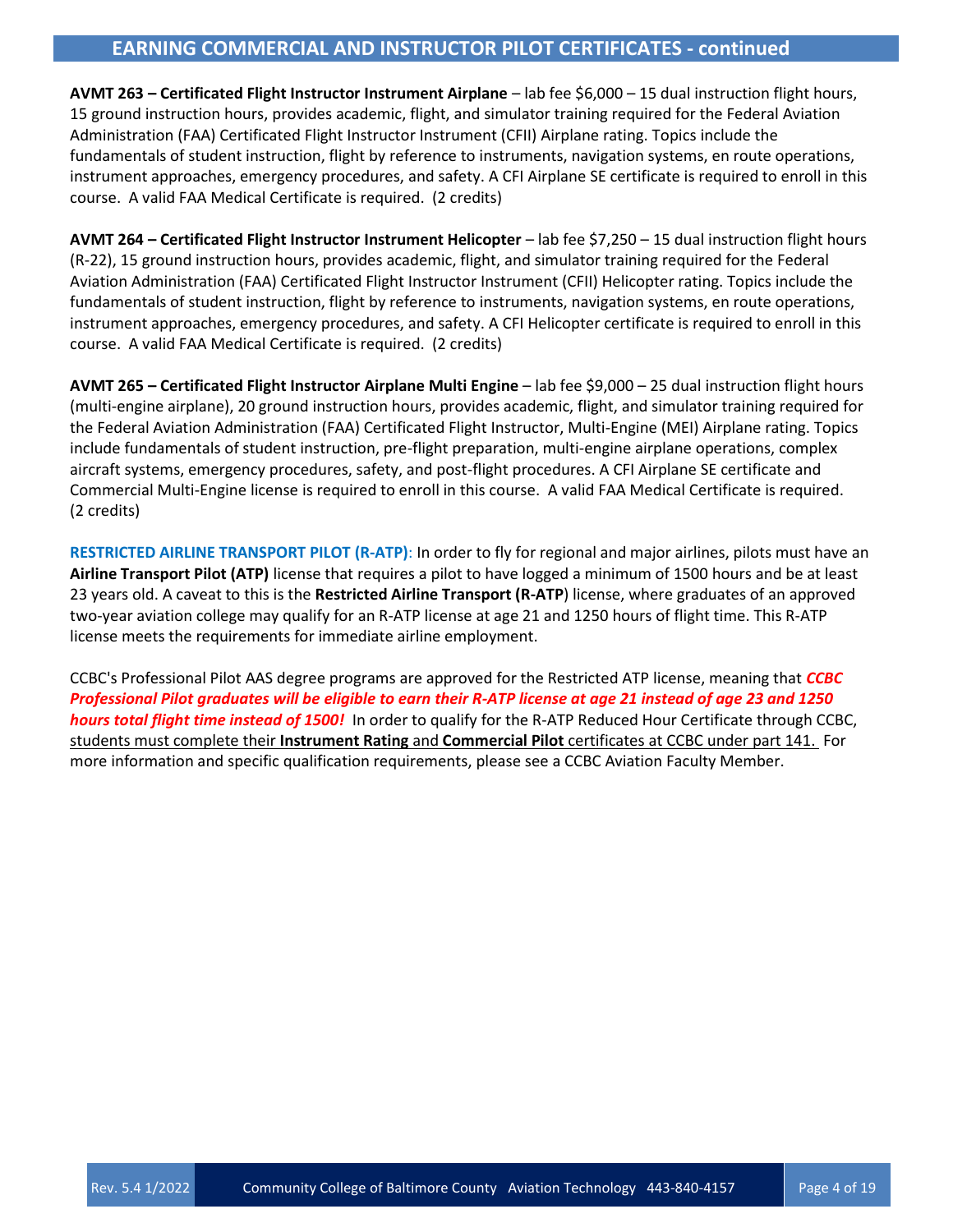# **TRAINING FLIGHTS**

Flight training is an exciting adventure, but it also can be challenging and frustrating. Students should be aware of some of the common challenges and pitfalls that frequently derail a student's progress.

- Inclement weather (thunderstorms, clouds, wind, rain, & fog) can cancel flight lessons. Students should schedule to fly several times per week to avoid repeated weather delays.
- Scheduling a minimum of 2 to 3 times per week is expected, with no more than 4 to 5 times per week maximum. Private Pilot students should not schedule more than 4 flights per week. Students should seriously consider travel time to and from their Flight Training Center as an important factor when selecting their flight training airport.
- Maintenance problems can render an aircraft unusable. Sometimes, repairs can take months to complete. When selecting a flight training center, a student should look for a sizable inventory of well-maintained, similar type aircraft. Most flight schools have a fleet of Cessna 172 type aircraft. Students should avoid training in the "only one of its kind" airplane at a flight school. Instead, insist on flying the type of aircraft that are available in sufficient numbers so that your flight training won't come to a screeching halt if the "one and only" type of airplane goes down for maintenance.
- The Certificated Flight Instructor (CFI) is a critical element of a student's flight training experience. Students should consider the following:
	- a. CFI's are dedicated professionals who have undergone a great deal of training and effort to earn their Flight Instructor credentials. They are devoted to providing quality instruction and promoting aviation. While there are career instructors who make flight instructing a life-long pursuit, many CFIs are "building hours" towards meeting the qualifications for an airline or other commercial flying job. For this reason, there can be a high turnover of instructors at many flight schools. *This is perfectly normal!* Many flight training students may have 3 or more instructors throughout their course of training from Private through Commercial and beyond.
	- b. Your CFI may leave in the middle of your training to take another professional flying job. This is the normal CFI progression. The best way to combat this situation is to fly as frequently as possible and finish your training in the minimum time.
	- c. Ensure that your schedule and that of your CFI are compatible so that he/she will be available to fly with you. This is something you should establish before you even begin flight training with your CFI.
	- d. Some CFI's may not be a good match for your learning style. Sometimes you and your CFI simply have a personality conflict. If you feel that you are not receiving professional, courteous and quality service from your CFI, you may have to change CFI's. First, talk to the CFI about what is bothering you. If this does not resolve the problem, speak with the flight school's Chief Pilot. If your concerns are still not satisfied after speaking with the Chief Pilot, contact the Aviation Program Director.
	- e. CFI's only get paid when they fly or conduct ground instruction with you. Be considerate of your CFI's time! If you "no show" an instructor or cancel at the last minute, you are effectively taking money out of the CFI's pocket. This can lead to a very poor student to CFI relationship.
		- i. If you cancel your flight lesson with less than 24 hours' notice, or no call/no show your scheduled flight, you may be charged a no-show fee. This fee *may not* be charged against your lab fee, but will rather be assessed as a charge on your CCBC student account. You will be required to satisfy this charge prior to registering for any subsequent semesters, or graduating. Failure to satisfy these charges may result in a collections referral.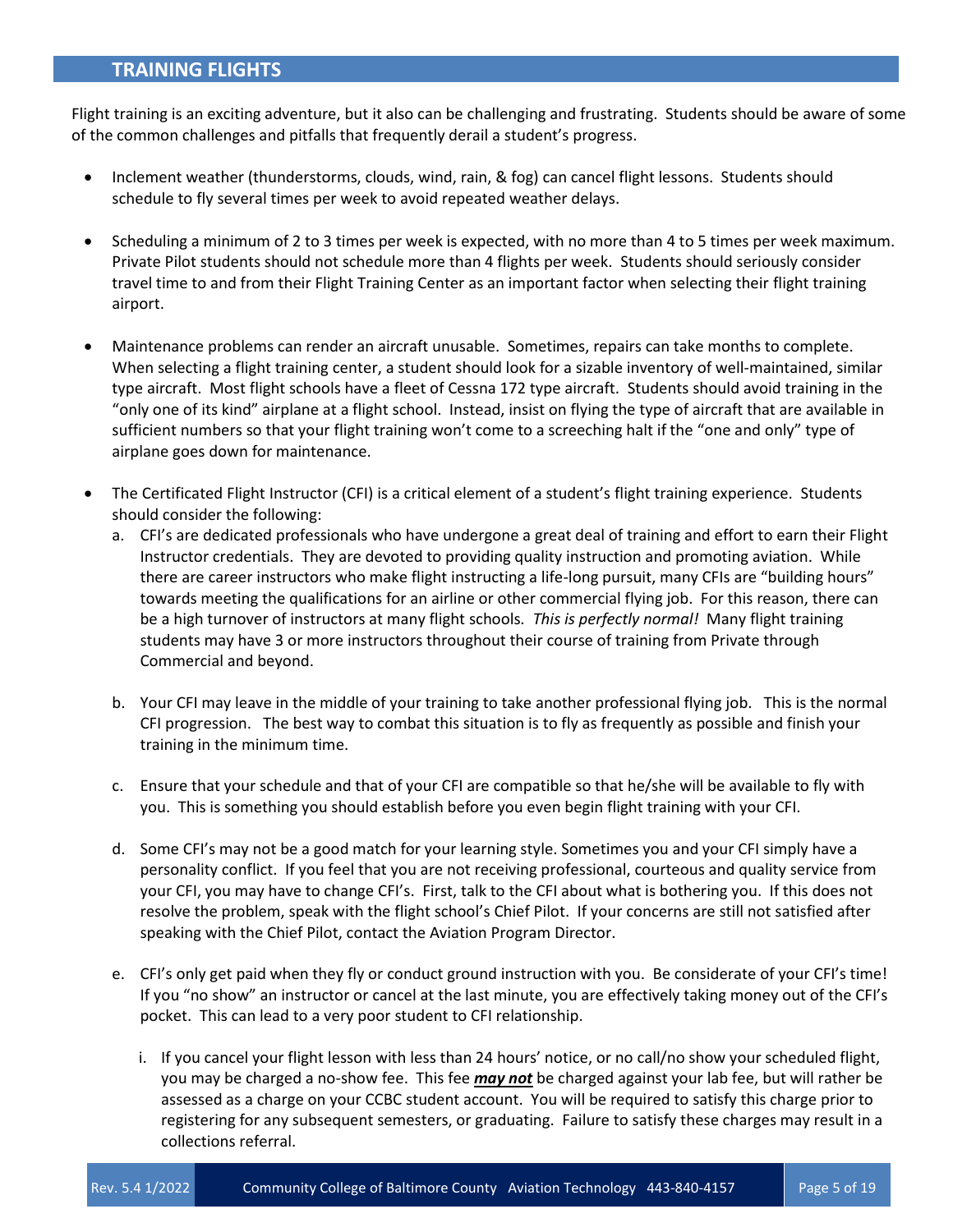# **PILOT HIRING AND CAREER PROGRESSION**

When considering pilot applicants, employers use logged flying hours as a yardstick for pilot experience in addition to a college degree. Organizations that hire pilots have minimum flight hour requirements for employment.

When a student earns their commercial pilot certificate, they will probably have less than 300 hours of flight time. This is not enough flight time to meet the minimum hiring standards for most airline or commercial operators. Most entry-level flying jobs (regional airline, charter, and corporate operators) require additional flight hours. Students with fewer than 300 hours of flight time lack the flight experience needed in order to be employable often referred to the "*experience gap*."

In order to bridge the "experience gap", a student could buy additional flight time. However, due to the cost, most CCBC students see working as a flight instructor as an efficient and cost-effective means to bridge the "experience gap." After earning a Certificated Flight Instructor (CFI) license, a pilot can teach others to fly and at simultaneously log the time flown with students towards bridging the "experience gap."

Working as a CFI can be extremely rewarding. Pilots also learn a great deal from teaching others to fly. The downside of being a flight instructor is the typical compensation. Most CFIs make about \$25 to \$35 per hour, but only for the time that they are actively instructing students. The annual income of a full-time CFI is approximately \$20,000 – \$30,000. However, some flight training schools offer much higher compensation and even benefit packages. Not all flight instructors are full-time; some are part-time and instruct in order to build their hours while working another job. Other CFI's work for extra income or just for the love of flying. CFI jobs are plentiful in the Baltimore Area.

Flight instructors also need to accumulate multi-engine flight time. Multi-engine flight time demonstrates a pilot's ability to fly sophisticated aircraft. Entry-level flying jobs require 100-500 hours of multi-engine flight time. There are different ways to get multi-engine flight time. A pilot may add-on multi-engine privileges to their CFI certificate, which enables them to instruct in multi-engine aircraft or they may fly for a number of flight operators or private owners that utilize multi-engine aircraft.

When a student has met the flight-hour requirements, they may apply for flying jobs individually or attend an Aviation Job Fair where representatives from numerous pilot hiring organizations are there to accept their resume. Some companies will even interview you on the spot and offer you a position!

Starting salaries for entry-level regional airline jobs are now \$ 50,000 to \$ 65,000 annually but can increase to \$85,000 or more after achieving captain rank and accruing years of service. Many regional airlines have "feeder" programs with their partner major airlines, where pilots can upgrade to a major airline in 4-5 years. As a pilot gains more experience and logbook hours, they will be able to qualify for employment with the major airlines or more lucrative flying jobs that pay in excess of  $$200,000$  per year.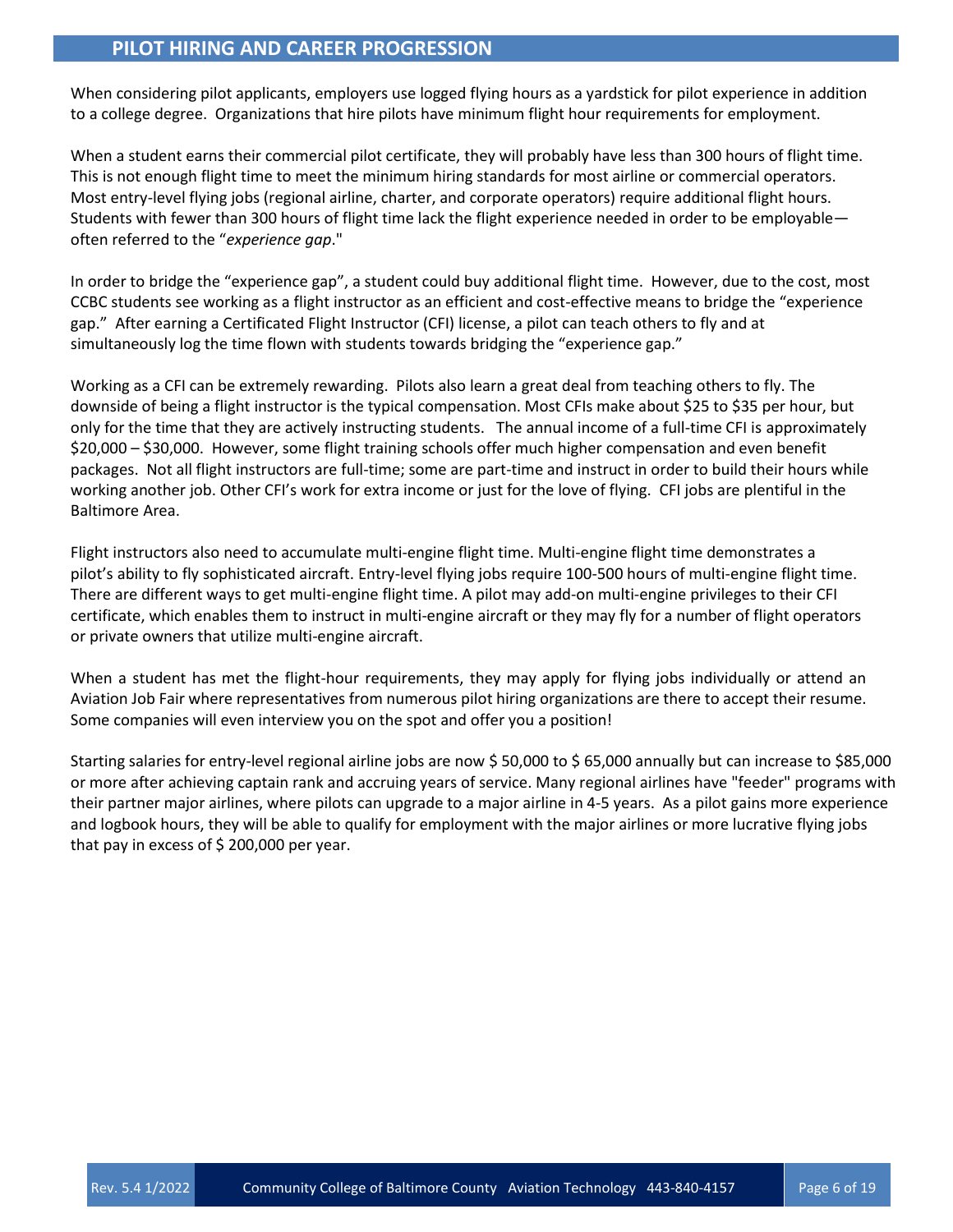# **THE MILITARY OPTION FOR PILOT TRAINING**

Another way to become a commercial pilot is to become a military pilot first. All branches of the armed services train pilots. U.S. military flight training is considered to be the best in the world. With some exceptions, Air Force and Navy pilots fly mainly airplanes while the Marines and Coast Guard pilots fly both airplanes and helicopters. Army pilots primarily fly helicopters.

The process is very selective to qualify for US Navy or Air Force pilot training. A four-year college degree is required. There is also a service commitment of 8-10 years. If you join a service on active duty status, you will have to complete your service commitment before you may enter commercial aviation as a pilot. However, if you join a Reserve or Air/National Guard unit, you may start your commercial pilot career while serving in inactive or reserve status.

One of the best-kept secrets is joining the Reserves or Air/Army National Guard. Many states have Reserve or National Guard components that offer aviation opportunities. Many CCBC students join an Army/Air National Guard flying unit and take advantage of tuition assistance programs and Veteran's Benefits that almost completely cover the costs of flight training and earning their aviation degree. Upon graduation from college, they have excellent prospects for pilot selection with their unit.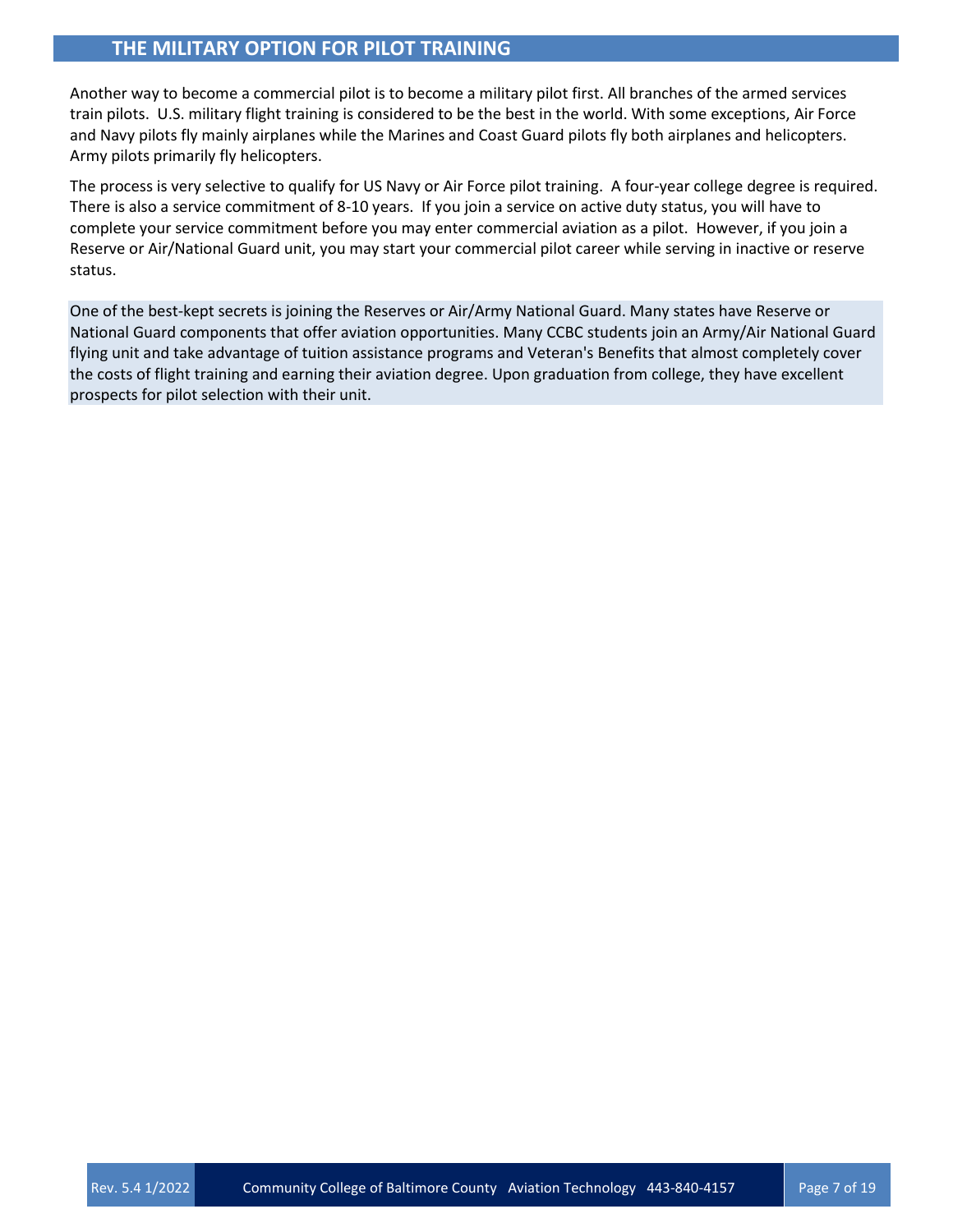# **FLIGHT TRAINING COURSES AND COSTS**

CCBC offers airplane and helicopter flight training at local flight training centers. Utilizing a network of flight training partners, CCBC can offer students flexible flight training options. All courses that include a flight component have a large associated lab fee to compensate for CCBC's additional flight training costs. Students can pay these lab fees in several ways.

- A student might have college savings or another way to pay personally for their classes.
- Based on income and other factors, a student can qualify for financial aid or Pell grants that do not need to be repaid. Since maximum Pell grant is about \$6,000 per academic year, it will only pay for a portion of the lab fees. More information is available from CCBC's Financial Aid office at [CCBC help paying for college](http://www.ccbcmd.edu/costs-and-paying-for-college/help-paying-for-college) or 443-840-6096.
- Most students can qualify for a subsidized or unsubsidized student loan. While the loan can cover the entire cost of training, it needs to be repaid by the student. More information is available from CCBC's Financial Aid office at [Help Paying for College.](http://www.ccbcmd.edu/costs-and-paying-for-college/help-paying-for-college%20or%20443-840-6096)
- Students who are currently in, or have served in the armed services in an active duty or reserve capacity may be eligible for educational benefits from the Veterans Administration. More information is available from the VA certifying officials at CCBC Catonsville at [CCBC help paying for college](http://www.ccbcmd.edu/costs-and-paying-for-college/veterans-benefits) or 443-840-4305
- Some employers offer tuition assistance to their employees.

CCBC offers the following flight training courses in the **Professional Pilot Airplane** AAS degree. Each course has an associated lab fee to account for the additional costs associated with the flight training courses such as (but not limited to) aircraft rental, instructor time, facility fees, etc.

| <b>Course</b>   | <b>Course Title</b>                                                               | <b>Flight</b><br><b>Hours</b> | <b>Credit</b><br><b>Hours</b> | <b>Lab Fees</b> |
|-----------------|-----------------------------------------------------------------------------------|-------------------------------|-------------------------------|-----------------|
| <b>AVMT 132</b> | Private Pilot Certification Airplane I                                            | 25                            |                               | \$6,000         |
| <b>AVMT 133</b> | Private Pilot Certification Airplane II                                           | 35                            | $\mathcal{P}$                 | \$7,500         |
| <b>AVMT 232</b> | Instrument Pilot Rating Airplane I                                                | 20                            |                               | \$6,000         |
| <b>AVMT 233</b> | Instrument Pilot Rating Airplane II                                               | 20                            | $\mathfrak{p}$                | \$6,200         |
| <b>AVMT 237</b> | <b>Commercial Pilot Certification Airplane I</b>                                  | 60                            | $\mathcal{P}$                 | \$10,000        |
| <b>AVMT 238</b> | Commercial Pilot Certification Airplane II                                        | 60                            | $\mathcal{P}$                 | \$10,000        |
| <b>AVMT 257</b> | Commercial Pilot Certification Airplane Multi Engine                              | 15                            | $\overline{2}$                | \$4,800         |
| <b>AVMT 261</b> | Certificated Flight Instructor Airplane (CFI)                                     | 25                            | $\mathcal{P}$                 | \$6,000         |
| <b>AVMT 263</b> | Certificated Flight Instructor Instrument Airplane (CFII)                         | 15                            | $\mathfrak{p}$                | \$6,000         |
| <b>AVMT 265</b> | Certificated Flight Instructor Multi-Engine Airplane (MEI)                        | 25                            | $\mathfrak{p}$                | \$9,000         |
|                 | <b>Total lab fees for Professional Pilot Airplane AAS</b><br>effective fall, 2021 |                               |                               | \$71,500        |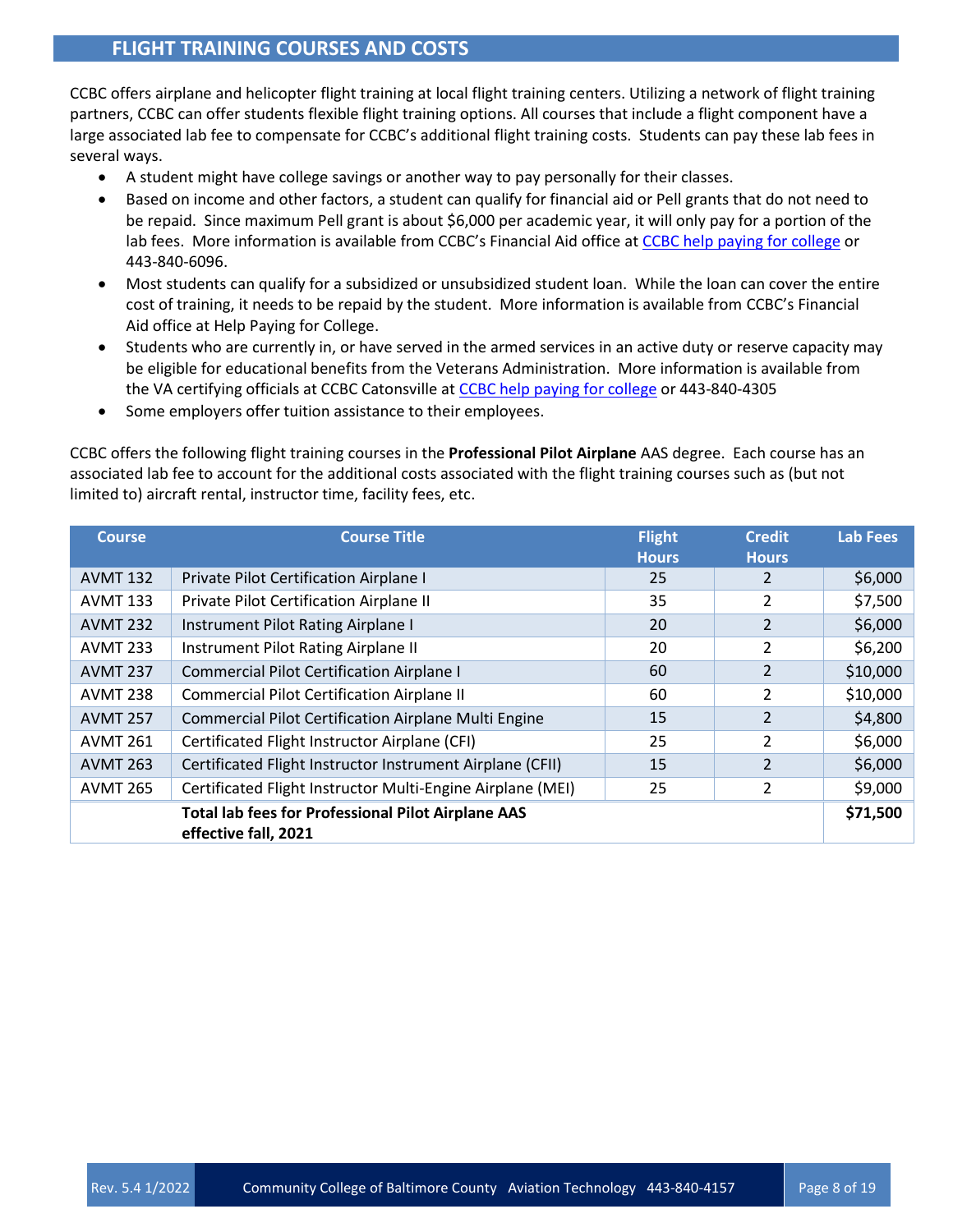CCBC offers the following flight training courses in the **Professional Pilot Helicopter** AAS degree. Each course has an associated lab fee to account for the additional costs associated with the flight training courses such as (but not limited to) aircraft rental, instructor time, facility fees, etc.

| <b>Course</b>   | <b>Course Title</b>                                                                 | <b>Flight</b><br><b>Hours</b> | <b>Credit</b><br><b>Hours</b> | <b>Lab Fees</b> |
|-----------------|-------------------------------------------------------------------------------------|-------------------------------|-------------------------------|-----------------|
| <b>AVMT 134</b> | Private Pilot Certification Helicopter I                                            | 30                            |                               | \$10,000        |
| <b>AVMT 135</b> | Private Pilot Certification Helicopter II                                           | 30                            |                               | \$12,500        |
| <b>AVMT 234</b> | Instrument Pilot Rating Helicopter I                                                | 20                            | 2                             | \$8,000         |
| <b>AVMT 235</b> | Instrument Pilot Rating Helicopter II                                               | 20                            | 2                             | \$11,525        |
| <b>AVMT 239</b> | Commercial Pilot Certification Helicopter I                                         | 50                            | $\overline{\phantom{a}}$      | \$7,000         |
| <b>AVMT 240</b> | <b>Commercial Pilot Certification Helicopter II</b>                                 | 65                            | 2                             | \$11,200        |
| <b>AVMT 262</b> | Certificated Flight Instructor Helicopter (CFI)                                     | 25                            | $\mathfrak{p}$                | \$7,250         |
| <b>AVMT 264</b> | Certificated Flight Instructor Instrument Helicopter (CFII)                         | 15                            | $\overline{\mathcal{L}}$      | \$8,000         |
|                 | <b>Total lab fees for Professional Pilot Helicopter AAS</b><br>effective fall, 2021 |                               |                               | \$75,475        |

#### **Important Notes About Lab Fees:**

- 1. AVMT 143 & AVMT 243 are introduction to flight operations courses designed for students enrolled in the Air Traffic Control and Aircraft Dispatcher programs.
- 2. Training must be accomplished at a flight training center approved by CCBC. Please see a list of approved flight training centers in this guide on page 13, or contact the Aviation Department for details.
- 3. The lab fee may not be enough to complete the certificate or rating sought; sometimes the student may have to provide additional out of pocket funding.
- 4. These courses do not guarantee a certificate or rating.
- 5. Lab fees are used by the college to pay for flight instruction. Lab fees may not be used to purchase pilot supplies such as headsets, GPS navigation devices, iPads, tablets or electronic flight bags (EFB).
- 6. Lab Fees are non-refundable.

# **STUDENT MEDICAL CERTIFICATION**

Students are required to have an FAA First or Second Class Medical Certificate in order to enroll in flight training courses at CCBC. The medical evaluation is really a routine physical that checks visual acuity and color perception, hearing, blood pressure and heart functions, and physical mobility associated with flying. An FAA First or Second Class Medical Certificate may only be obtained from an FAA certified **Aviation Medical Examiner** (AME). The cost ranges from \$ 90 - \$ 120. To find an AME in your area, visit the FAA website link below: (Search on *Location -> State* for best results) [FAA Medical Certification Information](https://www.faa.gov/licenses_certificates/medical_certification/faq/response2/)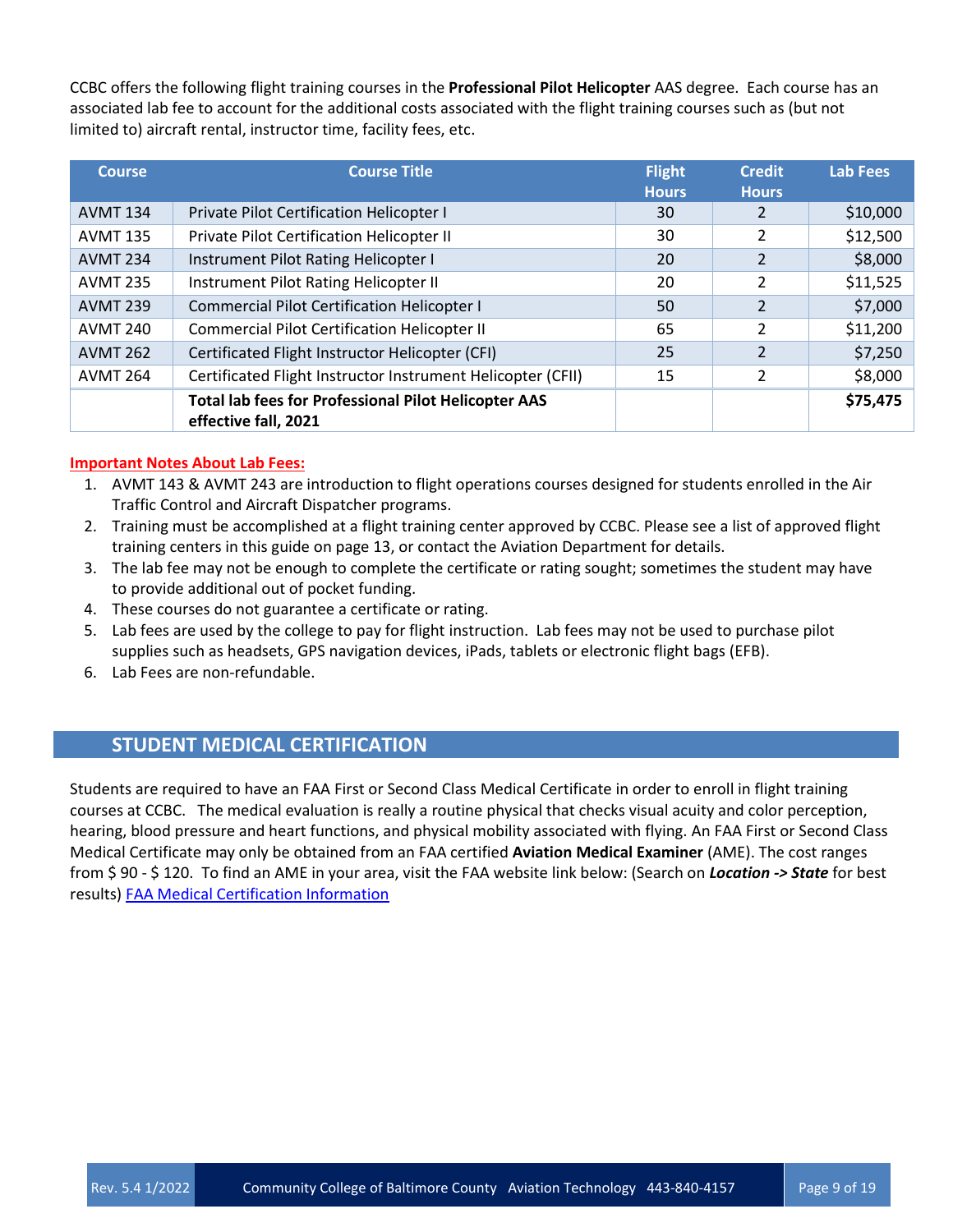| The <i>estimated</i> cost of a CCBC Flight training Degree including flight training lab fees is itemized in the table below: |          |            |  |  |
|-------------------------------------------------------------------------------------------------------------------------------|----------|------------|--|--|
| Costs effective for Fall, 2020                                                                                                | Airplane | Helicopter |  |  |
| Academic Credits for AAS Degree                                                                                               | \$11,500 |            |  |  |
| (67 credit hours at Baltimore County rates*)                                                                                  |          | \$11,500   |  |  |
| Flight training Lab fees (see previous page)                                                                                  | \$71,500 | \$78,450   |  |  |
| <b>Total Costs Paid to CCBC</b>                                                                                               | \$83,000 | \$89,950   |  |  |
| Additional costs not included in tuition and fees                                                                             |          |            |  |  |
| <b>FAA Class II Medical Certificate Exam</b>                                                                                  | \$100    | \$100      |  |  |
| Aeronautical charts, Pilot's Operating Handbook, Chart<br>Supplement, Headsets, i-Pad                                         | \$1,000  | \$1,000    |  |  |
| FAA Knowledge Exams                                                                                                           | \$750    | \$750      |  |  |
| Pilot Examiner Fees**                                                                                                         | \$3,900  | \$3,300    |  |  |
| <b>TOTAL ESTIMATED COSTS</b>                                                                                                  | \$88,750 | \$92,125   |  |  |

\* Different tuition rates apply for Maryland residents not living in Baltimore County and non-Maryland residents: **[CCBC tuition and fees](http://www.ccbcmd.edu/costs-and-paying-for-college/tuition-and-fees)**

\*\* VA Benefits will only pay *in-county* and *out-of-county* tuition rates; *out-of-state* students using VA Benefits will have to pay the difference between the *out-of-county* tuition rate and *out-of-state* tuition rate. (*county* = Baltimore County; *state* = Maryland)

\*\*\* Effective Fall 2019, CCBC will reimburse students up to \$650 per license flight evaluation with a Pilot Examiner (does not include reexaminations).

# **MORE INFORMATION AND WEBSITES ON FLIGHT TRAINING**

Learning to fly is different than learning most skills. We recognize that getting started in flight training can be confusing and finding out exactly how to proceed can be frustrating. For this reason, we have compiled a list of articles and websites for you to visit in order to learn more about how flight training works. Please note that the costs mentioned in these articles may not reflect current prices.

> Aircraft Owners & Pilots Association (AOPA) [Learning to Fly](https://www.aopa.org/training-and-safety/learn-to-fly) [www.aopa.org](http://www.aopa.org/learntofly/index.html) Includes info on getting started and choosing a flight school

> > Federal Aviation Administration (FAA) [FAA official website](http://www.faa.gov/)

Interactive website for learning to fly [Becoming a Pilot](https://www.faa.gov/pilots/become/)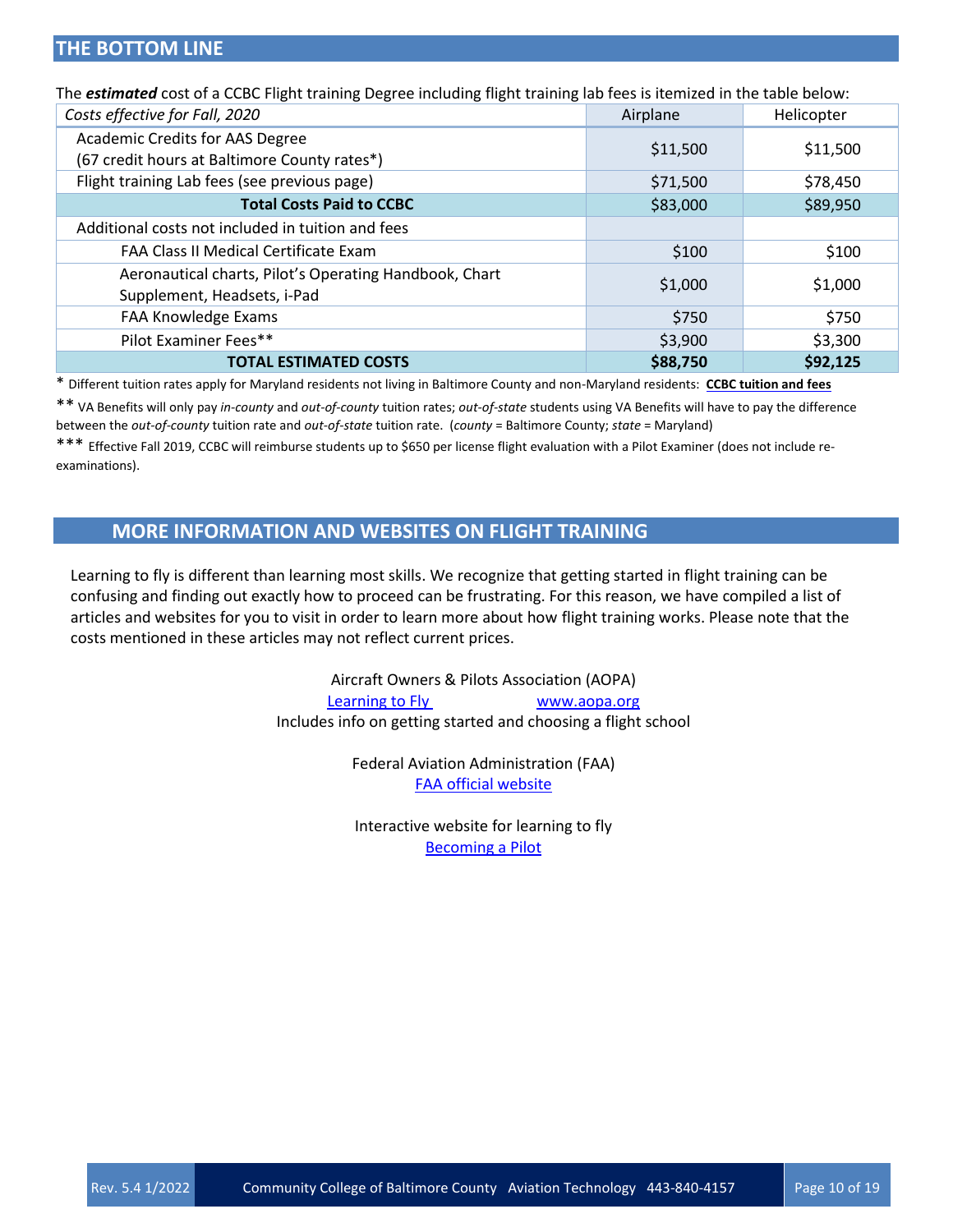# **CREDIT FOR PREVIOUSLY EARNED PILOT CERTIFCATES AND RATINGS**

CCBC may award credit for airplane or helicopter pilot certificates and ratings earned at other flight training centers as follows:

Private Pilot – 7 credits;

- a. AVMT 131 Private Pilot Ground School (3 credits) †
- b. Private Pilot Certification 4 credits AVMT 132 and AVMT 133 (airplane) or AVMT 134 and AVMT 135 (helicopter)

Instrument Rating – 8 credits;

- a. AVMT 231 Instrument Pilot Ground School (4 credits) †
- b. Instrument Pilot Rating 4 credits AVMT 232 and AVMT 233 (airplane) or AVMT 234 and AVMT 235 (helicopter)

Commercial Pilot – 7-9 credits;

- a. AVMT 236 Commercial Pilot Ground School (3 credits) †
- b. Commercial Pilot Certification 4 credits AVMT 237 and AVMT 238 (airplane single engine) or AVMT 239 and AVMT 240 (helicopter)
- c. Commercial Pilot Certification (Airplane Multi Engine) 2 credits AVMT 257

Fundamentals of Instructing (FOI) – 1 credit – AVMT 260 †† Certificated Flight Instructor Airplane (CFI) – 2 credits – AVMT 261 Certificated Flight Instructor Helicopter (CFI) – 2 credits – AVMT 262 Certificated Flight Instructor Instrument Airplane (CFII) – 2 credits – AVMT 263 Certificated Flight Instructor Instrument Helicopter (CFII) – 2 credits – AVMT 264 Certificated Flight Instructor Airplane Multi-Engine (MEI) – 2 credits – AVMT 265

† Must be completed at an accredited aviation college or in conjunction with the associated certificate or rating and subject to the approval of the Aviation Program Director.

†† Only awarded in conjunction with an associated Certificated Flight Instructor rating.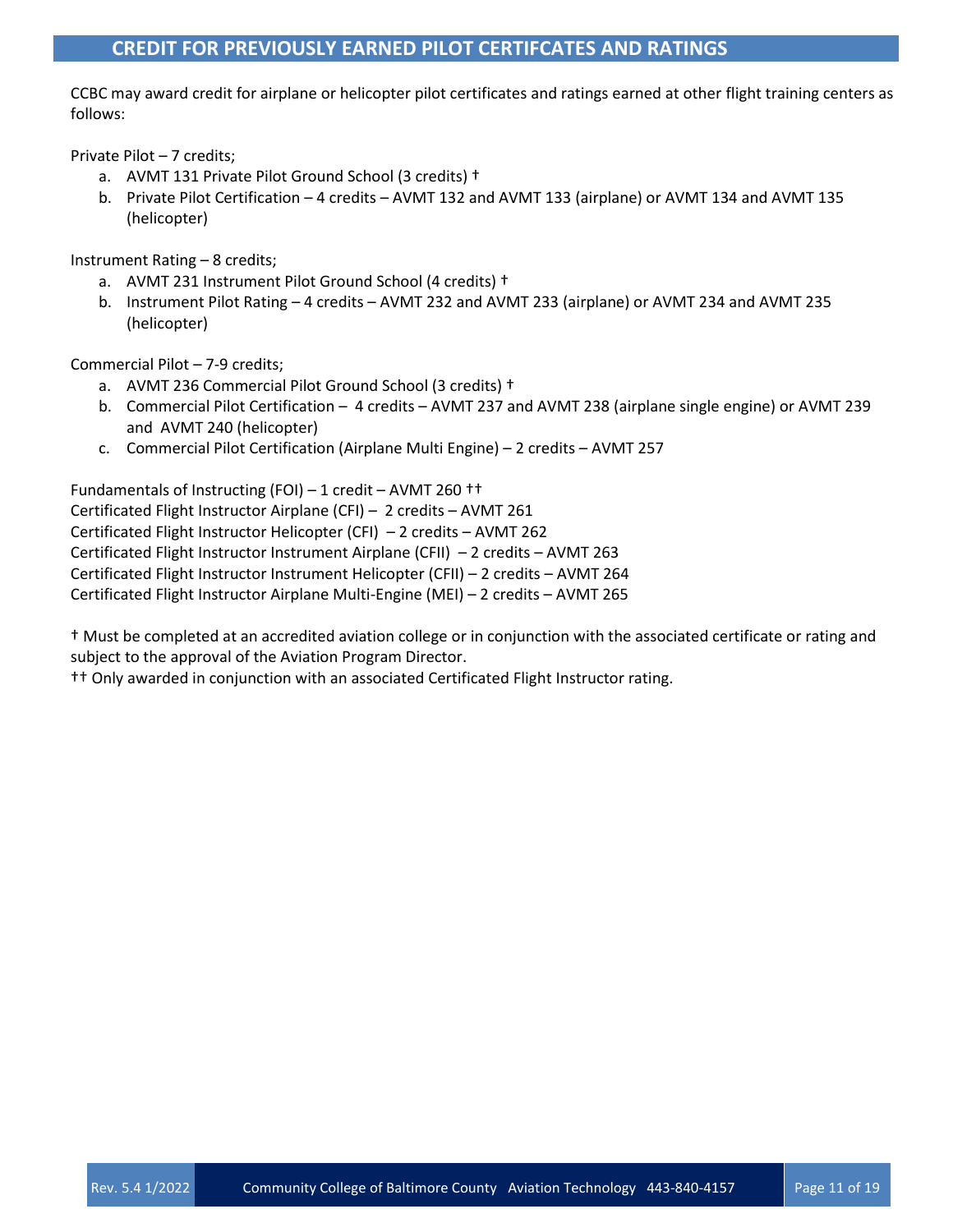# **CCBC PILOT GROUND SCHOOLS**

Since 1974, thousands of pilots in the Baltimore area have attended pilot ground school courses at CCBC. Many have returned for refresher training. Ground school courses at CCBC are FAA Part 141 approved and fully accredited. You may earn college credits while completing your ground school training!

CCBC Ground Schools are open to anyone who has an interest in flight training or is taking lessons at another flight school. It is not necessary to be a degree-seeking aviation student in order to attend these courses. These courses can be taken on a credit or audit basis, or through CCBC Continuing Education.

The key to earning a pilot certificate or rating is learning how to operate an aircraft safely and pass the FAA Knowledge Exam. CCBC Pilot Ground Schools accomplish both of these objectives. CCBC offers complete ground school training taught by instructors who have thousands of hours of actual flying and instructional experience. They will share their knowledge with you, providing real examples, not just reciting textbook lessons!

There are several types of ground schools available. Many ground schools are only designed to aid a student in passing the FAA Knowledge Exam. While preparation gained from a Test Prep course usually helps a student pass the test, there is much more that a student needs to know to become a safe and proficient pilot.

CCBC will teach you more than just how to pass the FAA Knowledge Exam! To be a competent pilot, students need a complete understanding of FAA regulations, airspace, communications, weather, and flight operations procedures. At CCBC, students learn in an environment utilizing multi-media equipment, online assignments and resources, and flight simulators. Students further benefit from training scenarios and class discussions, where students share their experiences and help one another.

# **FLIGHT SIMULATORS**

The CCBC Aviation Department has FAA Approved simulators for use by students and instructors. These simulators may be used for instrument training, multi-engine training, and various types of transition training as 30 different aircraft panels may be displayed including Piper Archer, Arrow, Seneca & Seminole, Cessna 172, 182, Mooney M-20 series, Beechcraft Baron and King Air 200. For more information, please e-mail[: aviation@ccbcmd.edu](mailto:aviation@ccbcmd.edu)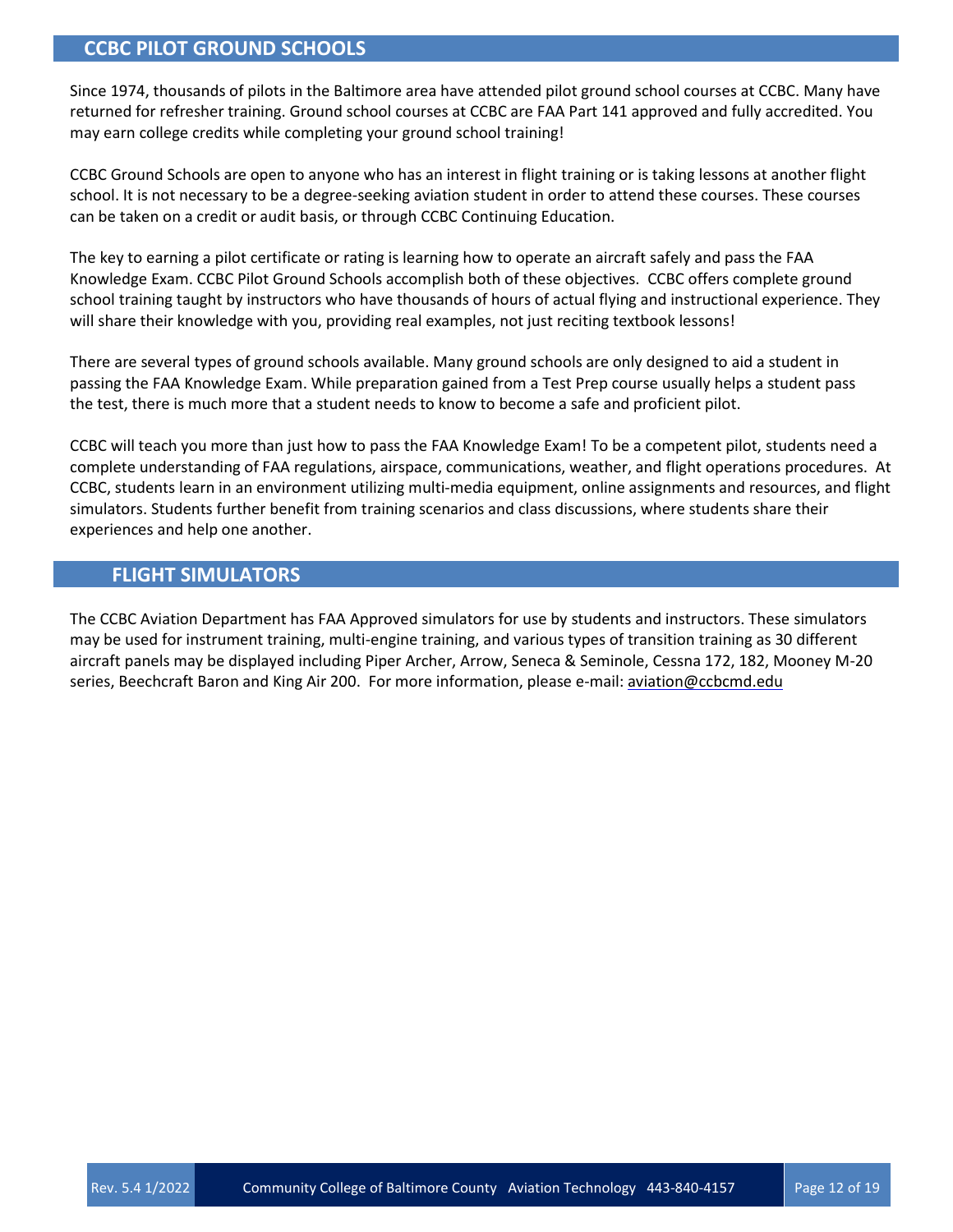# **CCBC APPROVED FLIGHT TRAINING CENTERS**

The CCBC Aviation Program serves Maryland and the Mid-Atlantic region. The following flight training centers, listed in alphabetical order, have been approved for CCBC students to complete their flight training.

| Name (linked to web sites)                                                       | Airplane | Helicopter | <b>VA Benefits</b><br>Approved | <b>Airport &amp; Location</b>                       |
|----------------------------------------------------------------------------------|----------|------------|--------------------------------|-----------------------------------------------------|
| <b>American Helicopters/Aviation</b><br>703-368-9599                             | X        | X          | X                              | Manassas Regional Airport<br>Manassas, VA           |
| <b>Advanced Aviation Group</b><br><b>Frederick Flight Center</b><br>800-355-0620 |          | X          | X                              | <b>Frederick Municipal Airport</b><br>Frederick, MD |
| GT Aviation, LLC<br>301-248-1711                                                 |          |            | X                              | Potomac Airfield<br>Ft Washington, MD               |
| <b>Harford Air Services</b><br>410-836-2828                                      | X        |            | X                              | <b>Harford County Airport</b><br>Churchville, MD    |
| Navy Annapolis Flight Center, Inc.<br>410-956-8751                               | X        |            | X                              | Lee Airport<br>Annapolis, MD                        |
| Middle River Aviation, LLC<br>410-574-3897                                       |          | X          | X                              | <b>Martin State Airport</b><br>Essex, MD            |
| <b>Washington International Flight</b><br>Academy, LLC<br>240-246-7529           |          |            | X                              | Gaithersburg Airport<br>Gaithersburg, MD            |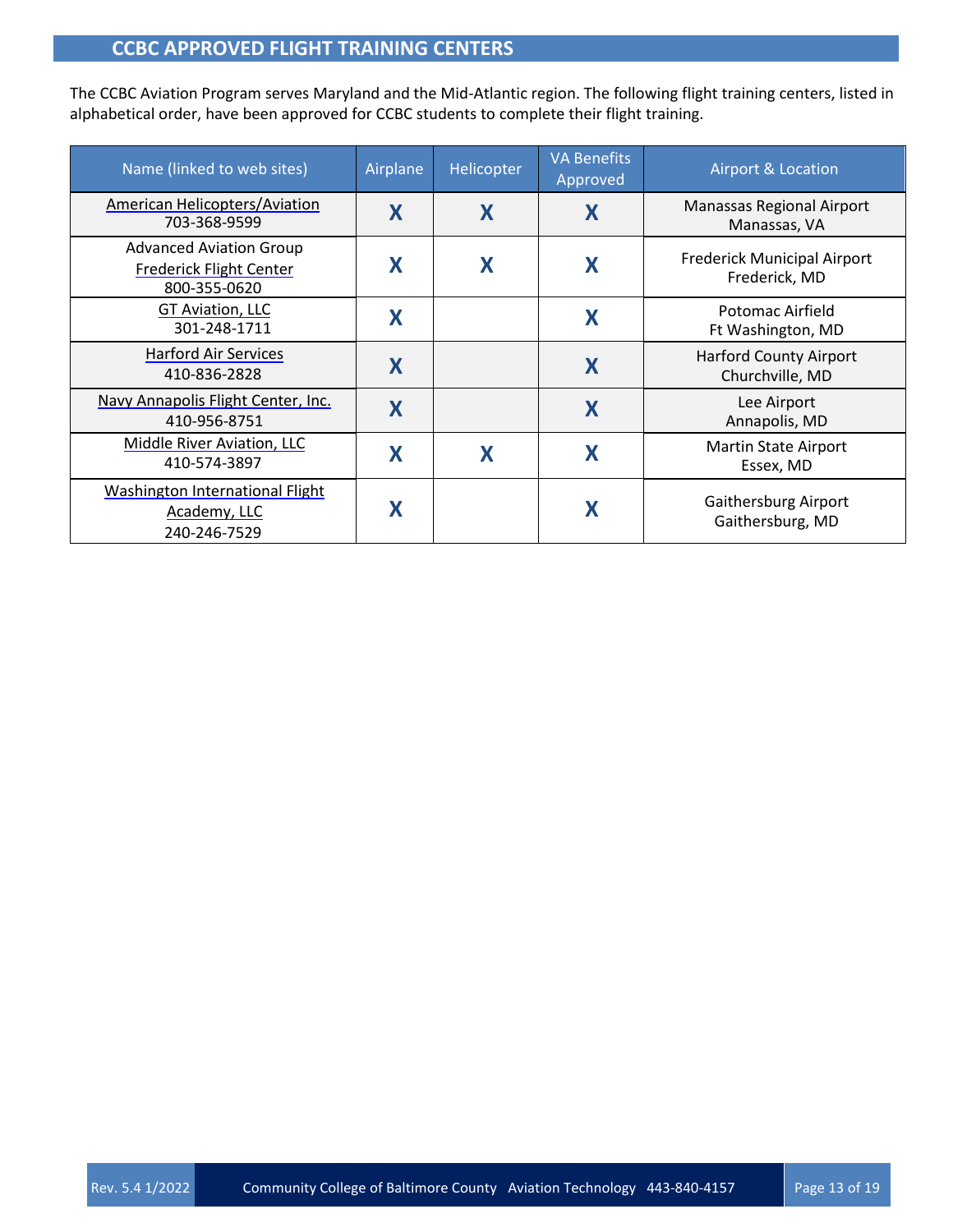# **FLIGHT TRAINING FREQUENTLY ASKED QUESTIONS (FAQ)**

#### *How exactly does CCBC flight training work?*

Depending on the certificate or rating sought, a student will enroll in the appropriate 2 credit flight training course. Each CCBC flight training course includes a *lab fee* in addition to the regular tuition and fee costs. Personal savings, Pell grants, student loans, employee education programs, and VA benefits may be used to help pay for these lab fees. Lab fees are used to cover a set number of allocated *flight training and instruction hours* based on local industry training standards at a CCBC approved Flight Training Center.

#### *Are there height or weight limits?*

For helicopter training, the maximum weight is 180 lbs and the maximum height is 6' 4." For airplane training, the maximum weight limit is 300 lbs. Students who exceed these limits should contact the Aviation Department to discuss alternative training options.

#### *When will I be permitted to start my flight training?*

You will permitted to start flight training after (1) you have identified your preferred Flight Training Center, (2) CCBC has issued a purchase order to your selected flight center and (3) you have completed your **Flight Training Orientation** requirements.

When you are cleared to fly, your assigned Flight training Center will be notified and you may schedule flight lessons. To assist you in knowing your status, your instructor will post a **Flight Training Account Status** document in CCBC's learning management system (Blackboard). You are ready to arrange your training flights when the status reads "*cleared to fly***.**"

### *What if I move out of the area before I have flown my allotted hours for a course? Can I transfer these hours to another flight school, college, or university?*

No, you have enrolled in a CCBC course. CCBC cannot transfer your incomplete coursework, i.e., your flight training hours, to another college, university or flight school. Additionally, there are no refunds of your tuition and fees.

### *What if I decide that I do not want to continue flight training? Will the unused portion of my flight training hours be refunded?*

No, you have enrolled in a college course at CCBC. If you do not complete the coursework, i.e., your flight training hours, you will not receive a tuition or fee refund. CCBC's refund policy permits a 100% refund before the semester begins or a 50% refund within the first 3 weeks of the semester (see Academic Calendar for specific dates). You may also receive a failing grade.

If you are considering dropping a flight training course, it is *mandatory* that you meet with a member of the Aviation Department staff to discuss your options. You will not be permitted by the Registrar's Office to drop any aviation course, nor change your schedule, without approval from the Aviation Department. Additionally, if you are receiving VA benefits you should consult with the VA certifying official at CCBC Catonsville.

#### *What if I finish my flight training before my allotted flight training hours have been used?*

Your learning objective for "part I" flight courses (e.g., Private Pilot Certification I) is to achieve the desired milestonebenchmark; and for "part II" flight courses earn the appropriate license or certification based on the course in which you enrolled.

Based on student preparation and aptitude, some students may take less flight time to achieve the course objective while others may take a little more flight time. CCBC plans for these slight variances when it sets the lab fees. **Students will not receive a refund if they finish the course objective in less flight time.** However, if a student reaches the allocated number of flight training or instruction hours for the course and does not meet the established milestone, they may complete the remainder of their flight training out-of-pocket or receive a failing grade.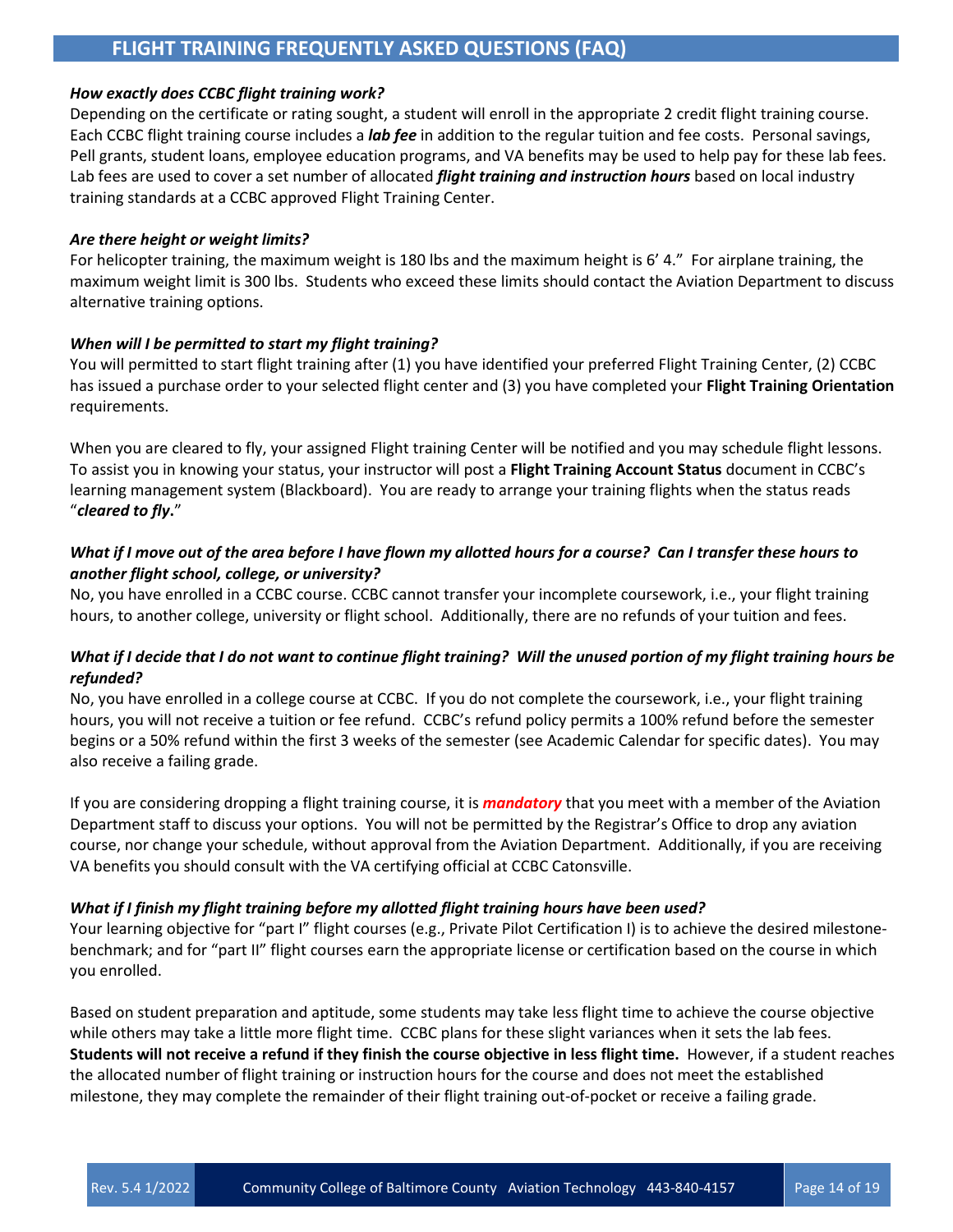# **FLIGHT TRAINING FREQUENTLY ASKED QUESTIONS (FAQ) – continued**

#### *May I register for two flight training courses concurrently?*

No. You may only be enrolled in one flight training course at a time, with the exception of some flight instructor (CFI) courses on a case-by-case basis.

#### *May I register for the next flight training course in the progression before I have completed the course I am currently working on?*

No. Your learning objective is to achieve the desired milestone or earn the appropriate license. You must do this before registering and advancing to the next course in the progression.

### *How long do I have to complete my flight training course? Do I have to finish my flight training course within one semester?*

Students must commit to finishing their training flights within the semester in which they enrolled. If weather or other circumstances beyond your control prohibit you from finishing the course within the semester, you may eligible to receive an incomplete (or "I") grade. Granting of an Incomplete Plan will only be considered on a case-by-case basis, and must be explicitly approved in writing by the Program Director, with strict adherence to associated timelines.

The deadline for completing your incomplete coursework is within 30 working days after the start of the next main semester. When you complete your course requirements your "I" grade will be changed to a letter grade.

After 30 working days from the start of the next semester, all "I" grades will automatically default to a failing "F" grade. If there are extenuating circumstances, you may ask your instructor to approve a special exception to give you until the end of that semester to complete your incomplete course work, i.e., your training flights. If a special exception is granted and you do not complete your coursework within that time, you have failed the course and will receive an "F" grade. Once a grade is assigned, any further flight training associated with that course will not be permitted.

|                                                                                                                                | <b>Fall Semester Enrollment</b> | <b>Spring Semester</b>     | <b>Summer Session</b>  |  |
|--------------------------------------------------------------------------------------------------------------------------------|---------------------------------|----------------------------|------------------------|--|
|                                                                                                                                | in a Flight training Course     | Enrollment in a Flight     | Enrollment in a Flight |  |
|                                                                                                                                |                                 | training Course            | training course        |  |
| Normal Date For Course                                                                                                         | End of the fall semester        | End of the spring semester | End of the 12 week     |  |
| Completion                                                                                                                     |                                 |                            | summer session         |  |
| <b>Extension Deadline For Course</b>                                                                                           | 30 working days from the        | 30 working days from the   | 30 working days from   |  |
| <b>Completion Due To Weather And</b>                                                                                           | beginning of the                | beginning of the           | the beginning of the   |  |
| <b>Other Unforeseeable Conditions</b>                                                                                          | immediately succeeding          | immediately succeeding     | immediately            |  |
|                                                                                                                                | spring semester if an "I"       | fall semester if an "I"    | succeeding fall        |  |
|                                                                                                                                | grade, Incomplete, is           | grade, Incomplete, is      | semester if an "I"     |  |
|                                                                                                                                | approved by your                | approved by your           | grade, incomplete is   |  |
|                                                                                                                                | Instructor.                     | Instructor.                | approved by your       |  |
|                                                                                                                                |                                 |                            | Instructor.            |  |
| Deadline For Course Completion                                                                                                 | The end of that spring          | The end of that fall       | The end of that fall   |  |
| Due To Extreme Extenuating                                                                                                     | semester if approved by         | semester if approved by    | semester if approved   |  |
| Circumstances                                                                                                                  | your Instructor.                | your Instructor.           | by your Instructor.    |  |
| *Only the fall and spring semesters are considered "main" semesters. The official deadline for finishing incomplete coursework |                                 |                            |                        |  |

#### The following table summarizes the deadlines for completing coursework.

**\*Only the fall and spring semesters are considered "main" semesters. The official deadline for finishing incomplete coursework is published in the academic calendar posted on the CCBC website. [CCBC Academic Calendar](http://www.ccbcmd.edu/Resources-for-Students/Registering-for-Classes/Academic-Calendar.aspx)**

#### *Will receiving an "I" incomplete grade affect my progress and VA benefits?*

Potentially. Students will not be able to register for the next flight training course in the progression until the currently enrolled course is completed.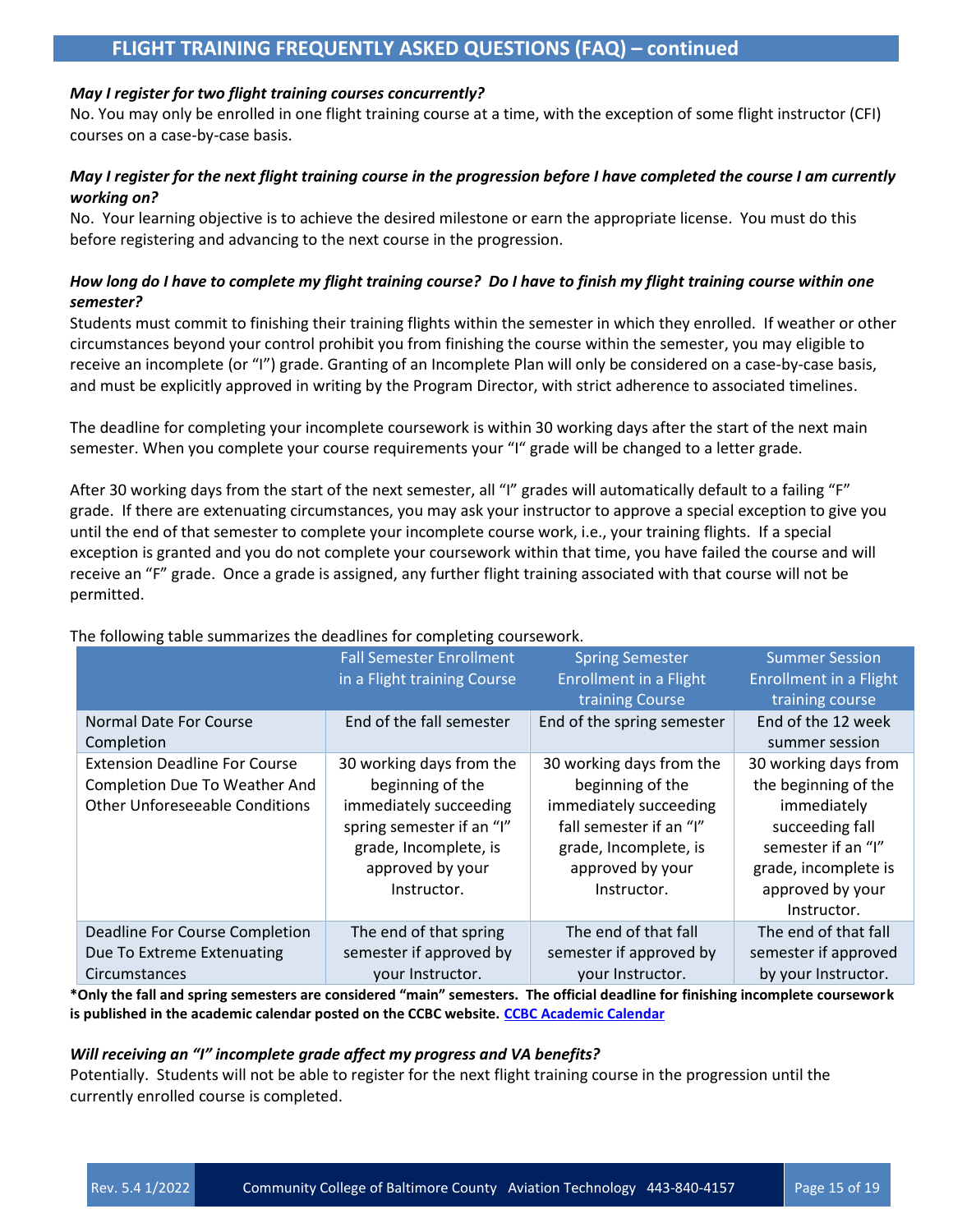# **FLIGHT TRAINING FREQUENTLY ASKED QUESTIONS (FAQ) – continued**

#### *How are grades determined for flight training courses?*

A grade will be awarded at the end of the semester for each flight training course based on satisfactory academic performance and the achievement of the desired milestone or completion of the associated certificate or rating. At the end of the semester, if you achieve the desired milestone or earn the associated license while concurrently submitting the required weekly progress journals, syllabus lessons (private pilot students only), midterm report, final report, attend the required monthly Safety Awareness Meetings, and submit any additional required documentation, you will receive a passing grade.

#### *What if I do not complete my license or pass the milestone for the course by the end of the semester?*

If you do not achieve the desired milestone benchmark or complete the certificate or rating associated with your enrolled flight training course by the end of the semester or summer session, you may be eligible for an incomplete "I" grade, which gives you more time to complete the course as outlined above.

#### *How do I submit my license to change an incomplete grade in a flight training course?*

Submit a scanned copy of your license via e-mail to the Aviation Department: [flighttraining@ccbcmd.edu;](mailto:flighttraining@ccbcmd.edu) include your full name, student ID, and course ID.

#### *What if I want to switch flight schools during my training?*

Before selecting a flight training center, students should carefully evaluate their flight school to ensure that there will be instructors and aircraft available to match their schedule. They should also consider travel time in getting to flight lessons.

Students may only switch flight schools due to extenuating circumstances as approved by the Aviation Department. Changing schools should be avoided since the student's new flight school will have to do an assessment of what the student has previously learned. This will ultimately result in the flight training taking more flight time. Students seeking approval to switch flight schools must first seek approval from the Aviation Department.

Granting of a request to change flight schools, especially in the middle of a certificate or rating, is exceptionally rare. Students will typically only be allowed to change flight schools after completing a certificate or rating (e.g. after Private Pilot is complete).

#### *What if I am not satisfied with my chosen Flight training Center?*

If for any reason, you are not satisfied with the training you are receiving, you should first speak with your primary flight instructor. If you are still not satisfied after speaking with your instructor, speak with the Chief Pilot at your flight training center. After speaking with the Chief Pilot, if you feel your concerns have still not been adequately addressed, contact the CCBC Aviation Program Director.

#### *May I purchase headsets, flight bags, or other pilot gear with my lab fees?*

No, students may not charge anything to their lab fee. However, as part of the lab fee, CCBC will provide some aeronautical charts and other materials to all students. Furthermore, landing fees, parking fees, and off-site fuel surcharges may not be paid with lab fees.

#### *Who manages the Student Flight Accounts at CCBC?*

CCBC's Finance Department oversees the lab fees, accounting for each student's training flights and paying the Flight training Centers. Any questions concerning your account should be emailed to the Aviation Department at [flighttraining@ccbcmd.edu.](mailto:flighttraining@ccbcmd.edu.) 

Your instructor will carefully track your progress against milestones during the course. You will likely hear from your instructor if your progress seems to be lagging.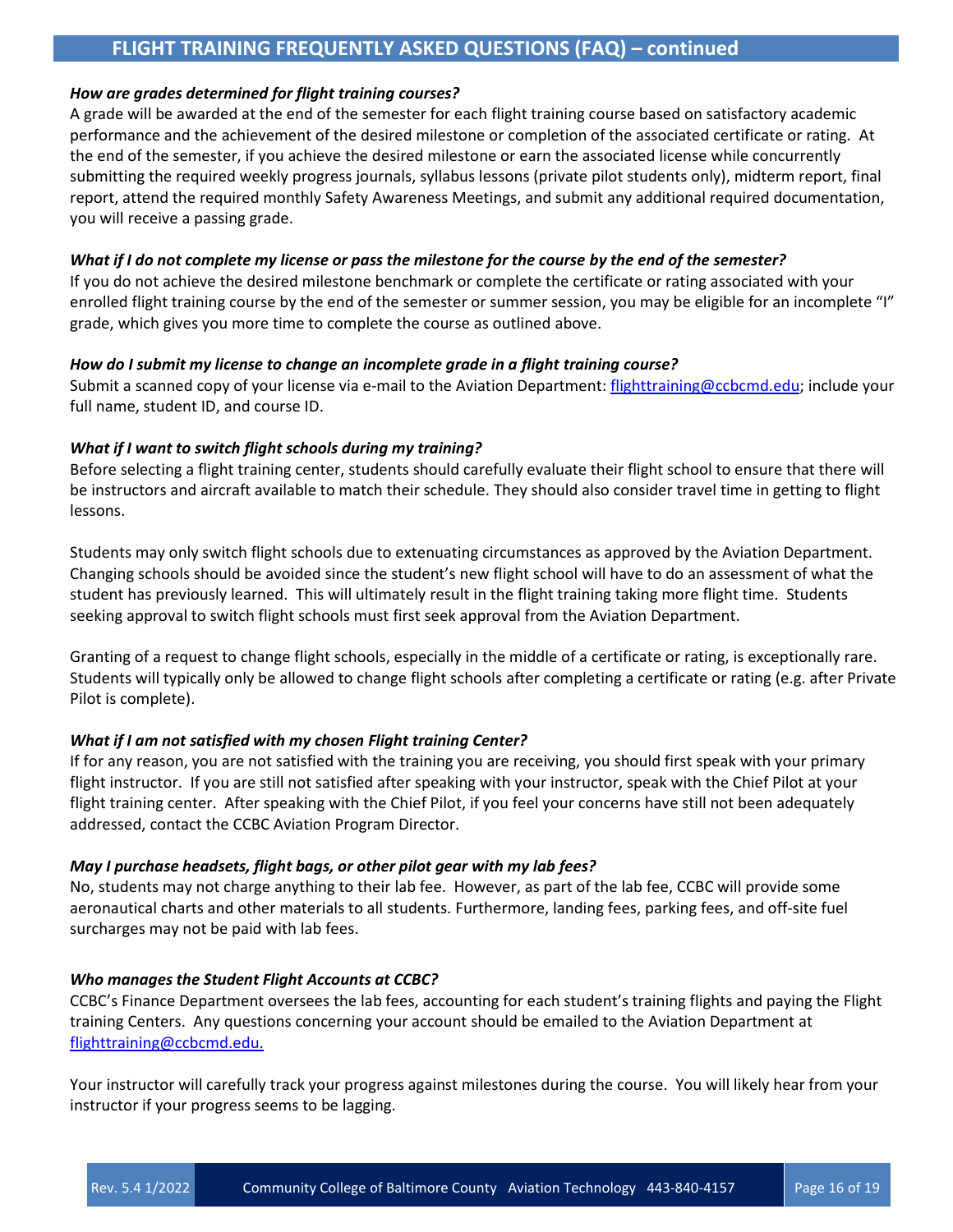### *Does enrolling in a CCBC flight training course and paying the associated lab fee guarantee that I will earn the license or rating sought?*

No, completing a CCBC flight training course is dependent on numerous variables such as student ability, aircraft and airspace complexity, lesson frequency, weather, aircraft availability, aircraft maintenance and a host of other elements.

CCBC has established flight training hours for each course based on local industry and FAA standards for completing each certificate or rating.

#### *How many flight hours are included in flight training courses?*

Flight training hours for each course are based on the FAA and local industry standard hours required to complete each license. This information is available in the *CCBC Catalog (see course descriptions).* Also refer to the course descriptions provided in pages 1-4 of this guide.

Students are responsible for tracking their flight training hours and if they exceed their allocated number of flight hours they are responsible for paying their Flight Training Center for these additional hours.

### *How do I sign up for simulator instruction at CCBC?*

CCBC provides free simulator instruction, usually 7 days per week. An online program, *Flight Schedule Pro* is used to schedule simulator instruction. A link is available in Blackboard with instructions on how to register for access.

# *How do I sign up for a discounted rate for ForeFlight products?*

CCBC has collaborated with ForeFlight to provide students with a subscription to the ForeFlight electronic flight bag while enrolled as a flight training student. If students have a pre-existing account with ForeFlight, they should contact [flighttraining@ccbcmd.edu](mailto:flighttraining@ccbcmd.edu) to provide information to have their account migrated to the CCBC account. However, if students subscribe to either the "Performance Plus" or Jeppesen Charts options, they should speak with the Aviation Department before taking advantage of the CCBC account as they may lose some features.

If students prefer to maintain their own ForeFlight account, ForeFlight offers a 33% discount on charting and navigation products for students, faculty and instructors. If students wish to receive this discount, send an e-mail from your **CCBC e-mail account** to [flighttraining@ccbcmd.edu](mailto:flighttraining@ccbcmd.edu?subject=ForeFlight%20Discount)**.** On the subject line, put **"ForeFlight Discount,"** and include your name and student ID in the e-mail. *Note*: if a student elects to maintain their own account with ForeFlight, this will not absolve them of any requirements to submit logbooks from ForeFlight.

# *I already have a Pilot's license. How can I get credit for this?*

CCBC will give credit for FAA certificates, ratings and licenses as provided on page 11. Contact any CCBC aviation faculty member or send an e-mail to [aviation@ccbcmd.edu.](mailto:aviation@ccbcmd.edu?subject=Credit%20for%20Pilot%20Certificate%20or%20Rating)

#### *What should students do to keep track of their flight training hours?*

Students must keep track of their flight training hours to ensure accuracy.

- 1. After each lesson, obtain a flight receipt from the flight school to see how many flight hours were charged.
- 2. Verify the time include on the invoice for accuracy:
	- a. Actual aircraft rental time;
	- b. Actual instructor flight time (non-Private Pilots);
	- c. Actual instructor pre-flight & post-flight time;
	- d. Actual instructor ground time;
	- e. Actual facility fee (Private Pilot students).
- 3. Keep a running total of how many flight hours you should have remaining.
- 4. You are responsible for notifying CCBC's Finance Department about any discrepancies. If you are unable to correct a problem, alert the Aviation Department as soon as possible.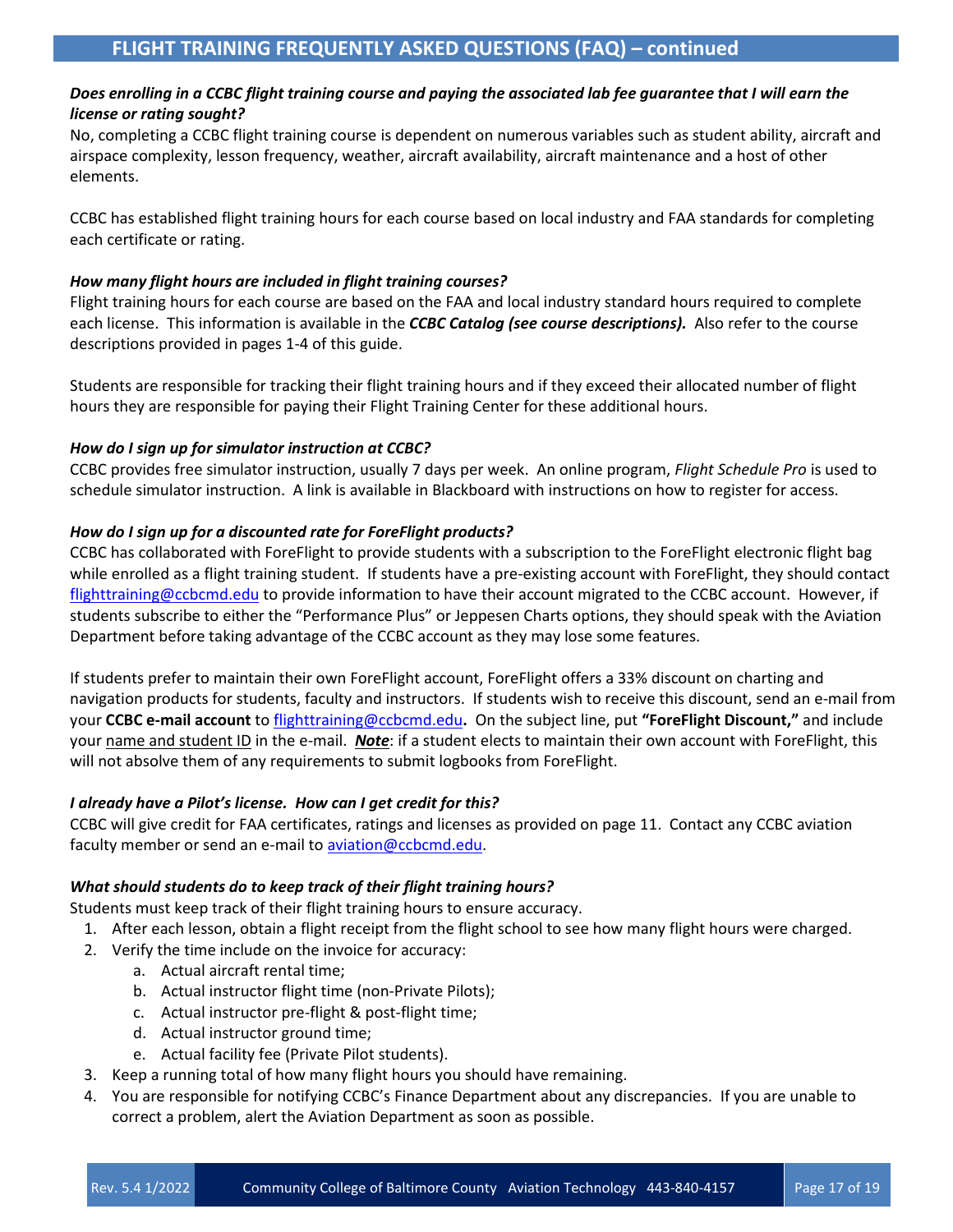### *CCBC is an approved college for the Aeronautical Experience reduction for the Restricted ATP. How do I qualify for this exemption?*

As CCBC is a two- year college, this qualifies for a reduction from 1500 hours to 1250 hours. In addition to graduating with an approved associate's degree, you must have completed ground and flight training for your Instrument Rating and Commercial Certificate under Part 141 at CCBC (an FAA approved R-ATP college). Please refer to page 3.

#### *Am I required to purchase Renter's Insurance?*

Yes. The aircraft you will be flying may cost as much as \$400,000. The flight schools carry insurance on these aircraft which will cover damages under normal operations, however, if you damage an aircraft, you may be responsible for the deductible or even more, as the insurance company may come after you to recoup their loss. **CCBC Flight Training Students are required to carry Renter's Insurance with coverage equal to or greater than the deductible on the insurance carried on the aircraft flown at the Flight Training Center.** A Renter's Insurance application is available in Blackboard. Renter's insurance is not covered by lab fees.